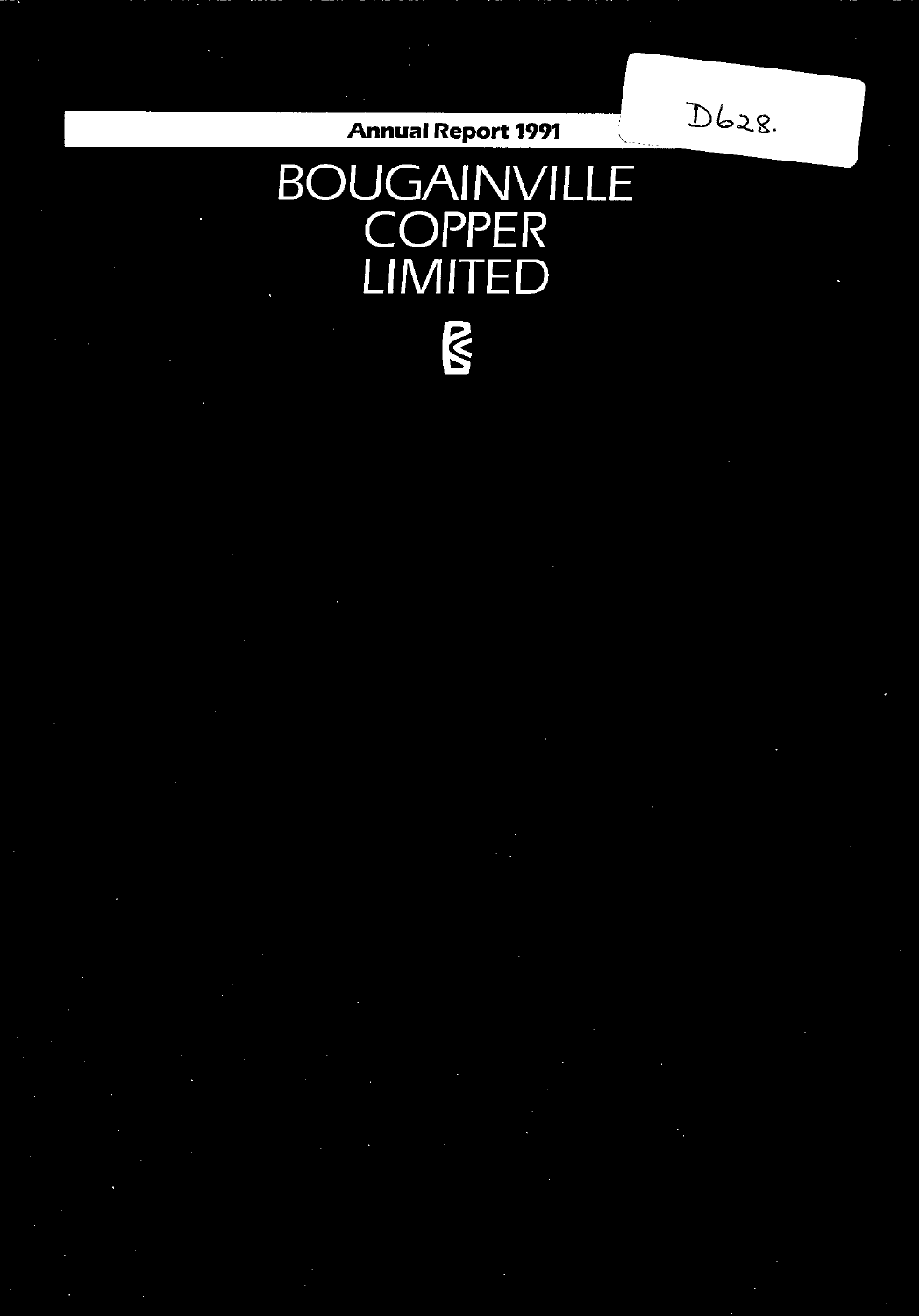

# **Bougainville Copper Limited - The Company**

**Incorporated in Papua New Guinea A.R.B.N.** *007* **497 869** 

From 1972 until 1989 Bougainville Copper Limited operated a large open pit mine and processing facility at Panguna on Bougainville Island in the North Solomons Province of Papua New Guinea producing copper concentrate containing significant quantities of gold and silver. On 15 May. 1989 production was brought to a halt by militant activity, and it is not possible to forecast a date for re-commencement of operations. There have been no company employees on Bougainville Island since March 1990.

Since inception until cessation of operations on 15 May. 1989 the mine had produced concentrate containing 3.1 million tonnes of copper. 306 tonnes of gold and 783 tonnes of silver. The production had a value of K5.1 billion which represented approximately 44% of Papua New Guinea's exports over that period. During this time contributions to the government in the forrn of dividends, taxes and royalties totalled K I 078 million which represented approximately 17% of internally generated Papua **New Guinea government revenue.**  Further. the cornpany's presence in the North Solomons Province had prornoted the developrnent of Significant local business enterprises to provide goods and services required for the mining operation and for the residents of the province.

Company training programs had previously resulted in considerable progress in the localisation of the company's employees and also added significantly to the number of skilled workers elsewhere in the country's work force. At the end of 1991, the company employed 12 people, of whom 6 were citizens of Papua New Guinea, and continues to support 3 citizens of Papua New Guinea in tertiary studies.

80ugainville Copper Limited is owned 53.6% by CRA Limited. The Papua New Guinea government owns 19.1 % while the remaining 27.3% of share capital is held by public shareholders.

#### **Notice of Meeting**

The Annual General Meeting of Bougainville Copper Limited will be held at 4.30 p.m. on Monday. 13 April, 1992 at The Port Moresby Travelodge, Hunter St., Port Moresby, Papua New Guinea.

A separate Notice of Meeting is enclosed. All shareholders are cordially invited to attend.

#### **Contents**

| Introduction                 |           |
|------------------------------|-----------|
| Year in Brief                | 2         |
| Chairman's Statement         | R         |
| Year in Review               | 4         |
| Directors' Report            |           |
| & Financial Statements       | $5 - 15$  |
| Declarations                 | 16        |
| Corporate Information        | 17        |
| Statistical Summary          | $18 - 19$ |
| Distribution of the Benefits |           |

#### **Directors**

| D. S. Carruthers (Chairman)<br>R. I. Cornelius |
|------------------------------------------------|
| J. J. Craig                                    |
| P. G. F. Henderson, A.C.                       |
| L.R. Johnson                                   |
| R. B. Moaina                                   |
| M. R. Rayner                                   |
| M. P. Togolo                                   |
| D. C. Vernon                                   |
|                                                |
| (Secretary)                                    |

M. S. Koiri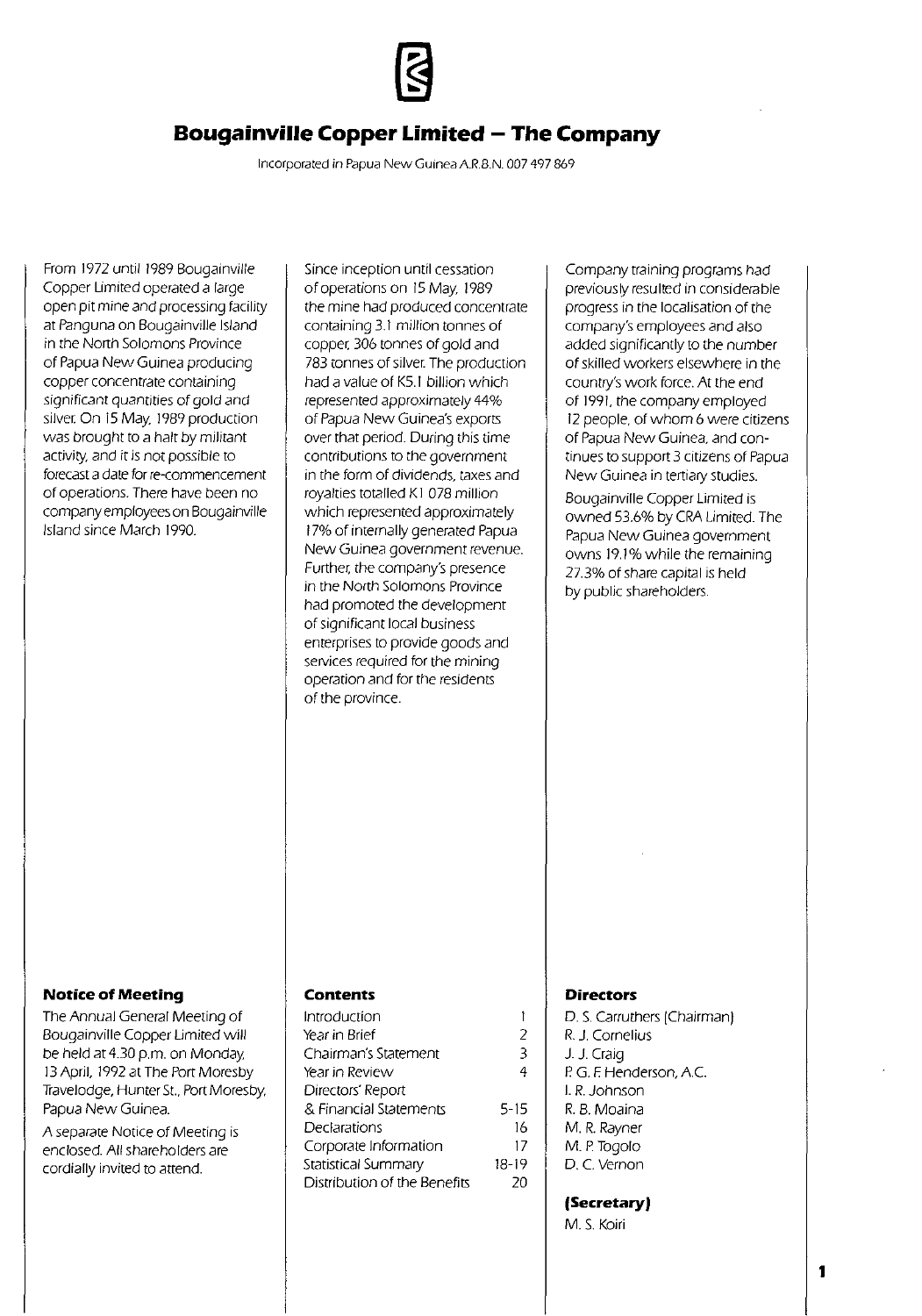

• Mine remained closed. • • Net loss K313.2 million.

• The "Honiara Declaration" • Extent of deterioration and<br>signed on 23 January after meeting destruction of assets unknown. signed on 23 January after meeting between PNG government and militant leaders.

• General provision of K350.0 million made for deterioration . damage and pilferage of mine assets.

|              | 1991      | 1990     |
|--------------|-----------|----------|
| (tonnes)     |           |          |
| (K'000)      |           | 251      |
| (K'000)      | (313 206) | 14 5 85) |
| $($ toea $)$ |           |          |
| (K'000)      | 237 856   | 551 062  |
| (K'000)      |           | 51 505   |
| (K'000)      |           | 5950     |
|              | 12        | 23       |
|              |           |          |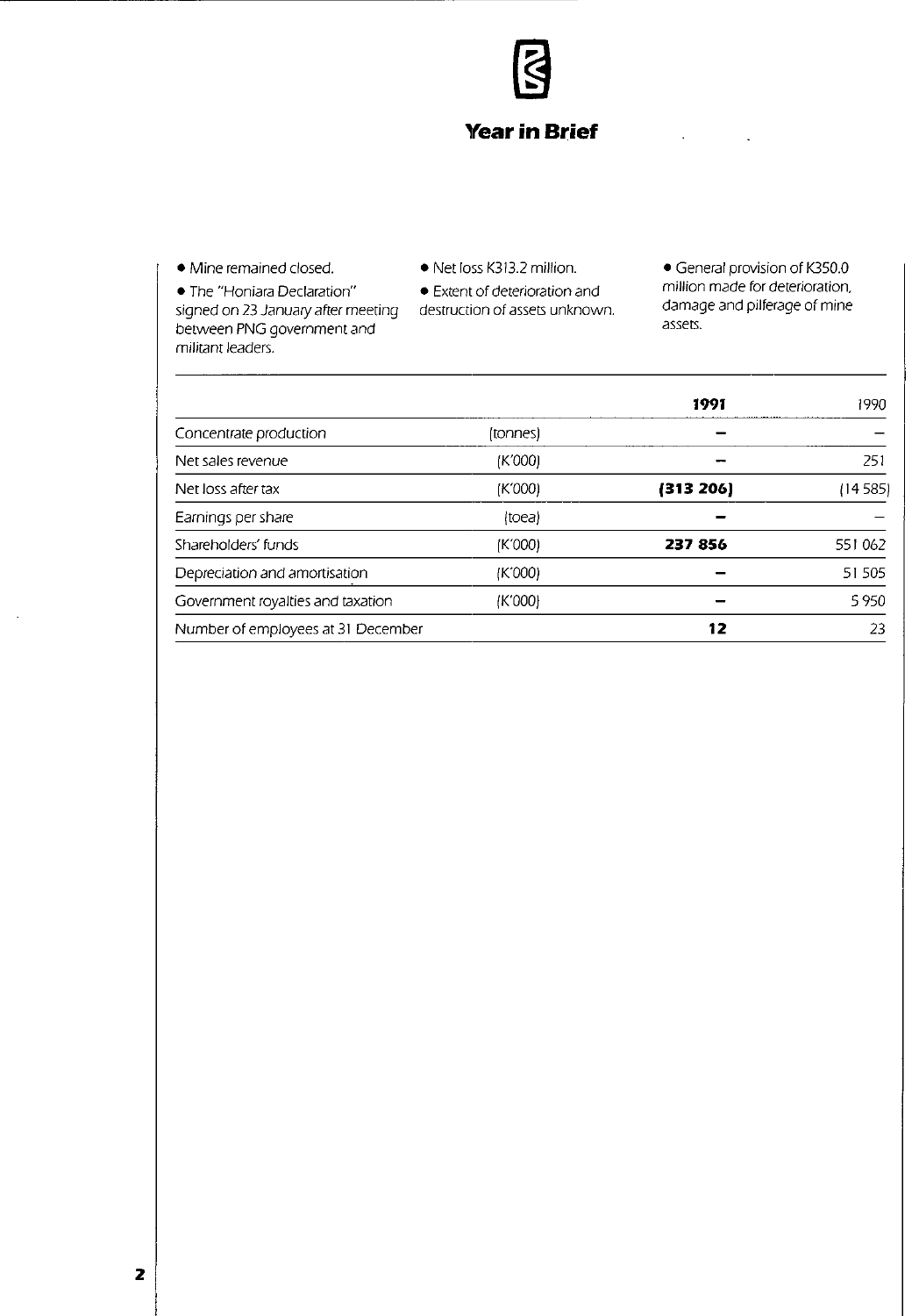## **Chairman's Statement**

Although limited government services and more peaceful conditions have been restored to a number of areas on Bougainville, continued militant activity around Panguna, Arawa and Kieta has prevented any return of company employees to BCL's area of operations. The Panguna mine remains idle and there has been no opportunity to inspect and assess damage to the company's facilities.

The company recorded a loss, after extraordinary items of K313 million. **The main extraordinary item was**  a provision of K350 million to recognise that. with the passage of time and the actions of militant **elements on the island, deterioration**  of assets has undoubtedly taken place. Even if conditions allow a resumption of operations in due **course, a major write-down of mine**  assets will eventually be required.

While directors have made this provision in good faith based on the limited Information available to them, it must be recognised that the actual extent of the necessary write-downs can only be established when access to the mine site by appropriate company personnel is again possible. Accordingly. the 1991 provision may eventually prove to be above or below the sum which is necessary to reflect these losses.

With the passage of time, the estimated cost of resuming production inevitably escalates. Since the preparation of the 1990 accounts, further detailed reviews of recommissioning concepts and costs have been undertaken. These reviews indicate that even if political stability were restored immediately it would not be possible to resume production before 1994, and that **while funding requirements cannot**  be forecast reliably. they could be in the range K300 million to K450 million.

The affairs of the company. including regular contact with the Papua New Guinea government, continue to be managed by CRA Minerals (PNG) Pty Limited.

Political stability, which remains the key element for a return of BCL to the island and a resumption of operations, has not yet been achieved, although some progress has been made.

The staged progress of reconciliation and rehabilitation initiated by the Honiara Declaration in January 1991 has progressed with the establish**ment of five interim authorities covering areas other than central**  Bougalnville. The government's **attempts to restore services in this** 

area have been frustrated by militant activists. Planned meetings between representatives of the Papua New Guinea government and Bougainville to review progress under the Honiara Declaration continue to be deferred.

The national government's commitment to achieving a settlement during 1992 is to be applauded. Success will require considerable energy. hard work and commitment from all concerned.

in a fless

**D. S. Carruthers**  Chairman 10 February, 1992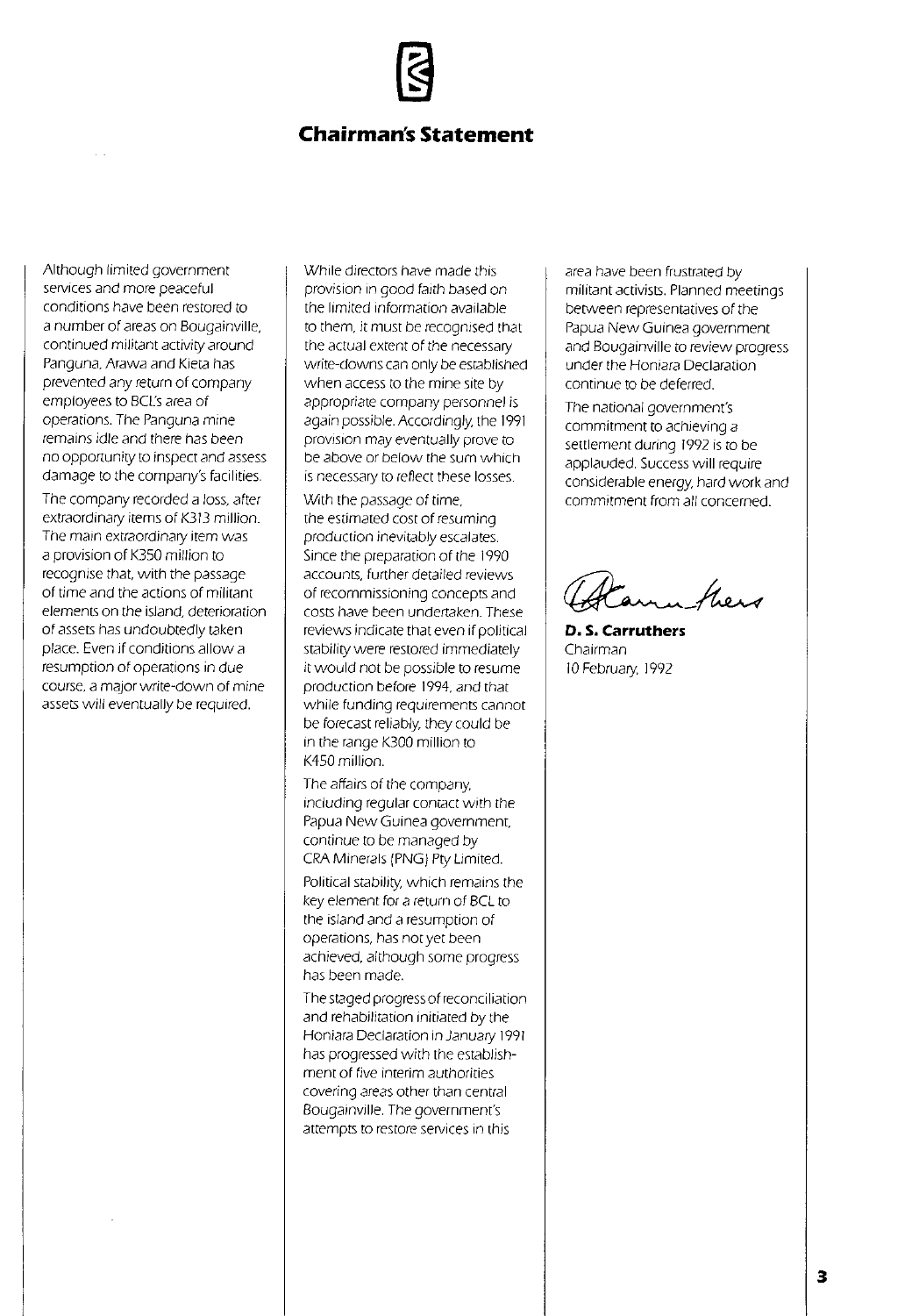# **The Year in Review**

#### **Bougainvil/e Crisis:**

The Panguna mine has not operated since 15 May, 1989, due to the crisis in the North Solomons Province and the activities of armed militants. As previously reported, the activities of the company are being managed by a small team established in Port Moresby following the evacuation of all company personnel from Bougainville in early 1990.

Although some progress is being made, a solution to the problems in the North Solomons Province is proving elusive. On 23 January, 1991, the "Honiara Declaration of Peace, Reconiciliation and Rehabilitation on Bougainville" was signed. Since then some government services have been restored and medical and other supplies are now reaching most of the North Solomons Province.

An important factor in this progress has been the formation of five **interim authorities in which local leaders are prominent. These**  authorities are co-operating with the national government in bringing about a more normal way of life for the people they represent.

Unfortunately it has not been possible to establish the sixth and last interim authority for the area centred on Panguna where the remaining hard core elements of the BRA continue their opposition. They are under increasing pressure however, because of the improvements brought to the rest of the province.

Although there is now regular contact between representatives of the national government and the majority of the people of North Solomons Province, political problems including the matter of secession have not yet been resolved. Their resolution is required before mining operations can restart at Panguna. Critical factors would then be government and community aspirations, the condition of production equipment and the effort required to rehabilitate it, recruitment of a work force and the raising of funds possibly in the range of K300 million to K450 million.

#### **Ore Reserves:**

The recoverable proved ore reserves at the end of 1991 remain unchanged from last year and are estimated at 496 million tonnes of average grade 0.42% copper and 0.55 grams per tonne gold.

Recovery of this ore will require mining an additional amount of **measured mineral resource**  estimated to be 520 million tonnes at 0.22% copper and 0.18 grams per tonne gold. This material is suitable for upgrading by screening, yielding an estimated 195 million tonnes of mill feed averaging 0.34% copper and 0.28 grams per tonne gold.

Accordingly, total available mill feed at the end of 1991 is estimated at 691 million tonnes averaging 0.40% copper and 0.47 grams per tonne gold.

#### **Finance:**

No borrowings were outstanding at year end. The K45 million loan facility provided by the two major shareholders, CRA Limited and the government of Papua New Guinea, expired on 1 December, 1991. No other lines of credit are in place.

**Cash** *reseNes* **at year end were**  K49.3 million. This amount does not include K2.7 million which may be required for landowners' compensation payments for 1990 and 1991. This is held in a separate interest bearing bank account and is reftected in the accounts of the company.

The condition of assets is not known. As explained in note 1(a) to the accounts a general provision of K350 million has been made for deterioration, damage or pilferage of mine assets. The accuracy of that provision cannot be established at this stage as lack of access to Bougainville prevents a first-hand assessment of the nature or extent of those losses.

If normal depreciation was charged the amount for 1991 would have been K50.1 million.

#### **Capital Expenditure:**

All capital project work was either cancelled or suspended. A payment of K2.2 million was made in 1991 for work previously completed. Proceeds of K5.3 million were realised on disposal of non-current **assets.** 

#### **Marketing:**

Concentrate buyers were briefed during the year and confirmed their **interest in recommencing purchases**  of concentrates from BCl when it resumes operations at Panguna. Buyers continue to show a keen interest in developments on Bougainville.

#### **Personnel:**

The total number of employees atthe end of 1991 was 12, of whom 6 were citizens of Papua New Guinea. The corresponding figures at the end of 1990 were 23 and 10.

The company will continue to support 3 Papua New Guinea citizens for tertiary studies in 1992.

**I. R. Johnson** 

**Director** 10 February, 1992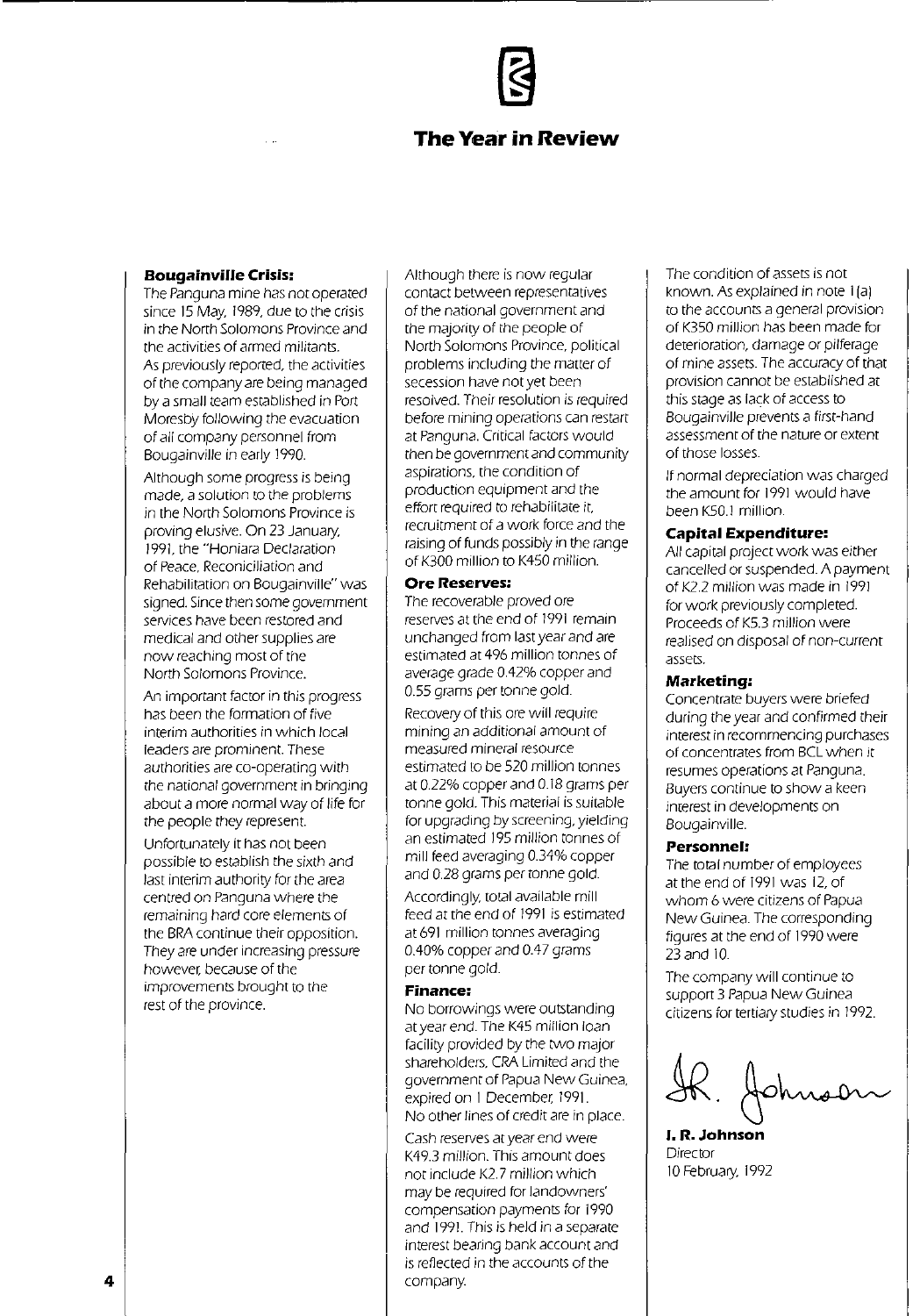# **Directors'Report**

The directors of Bougainville Copper Limited present their report on the audited financial statements of the company and its subsidiary !"the group") for the year ended 31 December, 199J.

#### **Review:**

With the crisis in Bougainville still unresolved. the Panguna mine did not operate during 1991 and the affairs of the company were managed by a small management group in Port Moresby.

Following signing of the Honiara Declaration on 23 January, 1991. there has been encouraging progress in the restoration of government services and the establishment of five interim authorities covering most parts of the North Solomons Province. Unfortunately. hard core militant elements. particularly in the central area around Panguna. continue to defy national government authority and hinder the process of restoration.

Access to the island by company personnel has not been possible since the withdrawal of all employees in early 1990. It seems certain that considerable deterioration of mine assets will have occurred. because of their exposure to the elements and possible vandalism. pilferage and militant action. The extent of the necessary write-down cannot be reliably measured or estimated. At the same time. because the **mine assets are not in use, normal**  depreciation charges. to reflect wear and tear from their utilisation in production. are not technically appropriate.

To allow for the future write-down of mine assets a general provision of K350 million has been provided in 1991 for deterioration. damage and pilferage. This provision may eventually prove to be above or below the amount which is necessary to reflect the loss of service potential of the assets.

Political stability needs to be re-established before BCl can responsibly contemplate resumption of mining operations. The company remains committed. subject to economic viability. to re-opening the mine when conditions on Bougainville permit.

#### **Directors:**

The directors of Bougainville Copper Limited at the date of this report are:

**D. S. Carruthers** (Chairman) Age 61 B.Sc. Joined CRA in 1955. Extensive exploration and operational mining experience. CRA Group Executive since November 1984. appointed a Director of CRA in July 1989 and responsible for CRA's base metal and ferrous activities. Appointed Chairman of BCl July 1986. Also Chairman of Pasminco Limited.

**R. J. Cornelius** Age 59 B.Met.E .. M.Eng.Se. Joined CRA in 1958. Commenced BCl in 1982. General  $M$ anager  $-$  Concentrator until 1987. Managing Director 1987-90. Currently President of CRA Japan Limited.

**J. J. Craig** Age 43 FCA. Dipl. Bus. Stud. Sixteen years with CRA Group including four years BCl and three years RTZ Currently Managing Director of CRA Finance Limited.

**P. G. F. Henderson,** A.C Age 63 M.A. Oxon. Joined Australian Department of Foreign Affairs 1951. Ambassador to the Philippines 1973-74. Deputy Secretary 1976-79. Secretary 1979-84. Retired Commonwealth Public Service 1985.

**I. R.** Johnson, Age 51 B.Se. (Hons.). Joined CRA in 1970. Extensive exploration and mining experience. Was Group Geologist of CRA Exploration until appointed Managing Director of CRA Minerals, Papua New Guinea, in February 1990.

**R. B. Moaina** Age 42 B.Sc. Chief Government Geologist. Geological SUNey Division. PNG Department of Minerals and Energy since February 1986. Experience in mineral and petroleum industry.

**M. R. Rayner** Age 54 B.Sc. (Hons.). Thirty years with CRA Group. Appointed Managing Director Comalco 1978. and Chief Executive Officer 1979. CRA Group Executive Since 1982. Currently Finance Director of CRA. Deputy Chairman Comalco Limited. Director Pasminco Limited and National Australia Bank Limited.

#### **M. P. Togolo** Age 45

B.Econ. (UPNG). M.Ee. (leeds). M.A. (Hawaii). Former Provincial Secretary with North Solomons Provincial Government. Extensive finance and administrative experience. Currently General Manager Mineral Resources Development Company Pty Limited.

#### **D. C. Vernon** Age 63

Dip. Chem. Eng. Commenced CRA Group 1953 and Director of CRA 1979-86. Joined BCl in 1966; appointed General Manager 1973 and Managing Director 1975. Chairman of BCl from 1979 to July 1986. Patron of Australia-PNG Business Council.

#### **Activities:**

Bougainville Copper Limited has produced copper concentrate containing gold and silver from a mine at Panguna, North Solomons Province. Papua New Guinea. since 1972. Operations ceased. due to militant activity. in May 1989. The company has one subsidiary. BCl (Hong Kong) Limited. which arranged shipping contracts on behalf of the company

The group has effectively been inactive in 1991.

### **Net Earnings:**

The net loss of Bougainville Copper Limited and its subsidiary for 1991 totalled K313 206 000 after extraordinary items of K350 000 000 as a general provision for deterioration. damage and pilferage to mine assets and writing back K40 804 000 deferred income tax liability.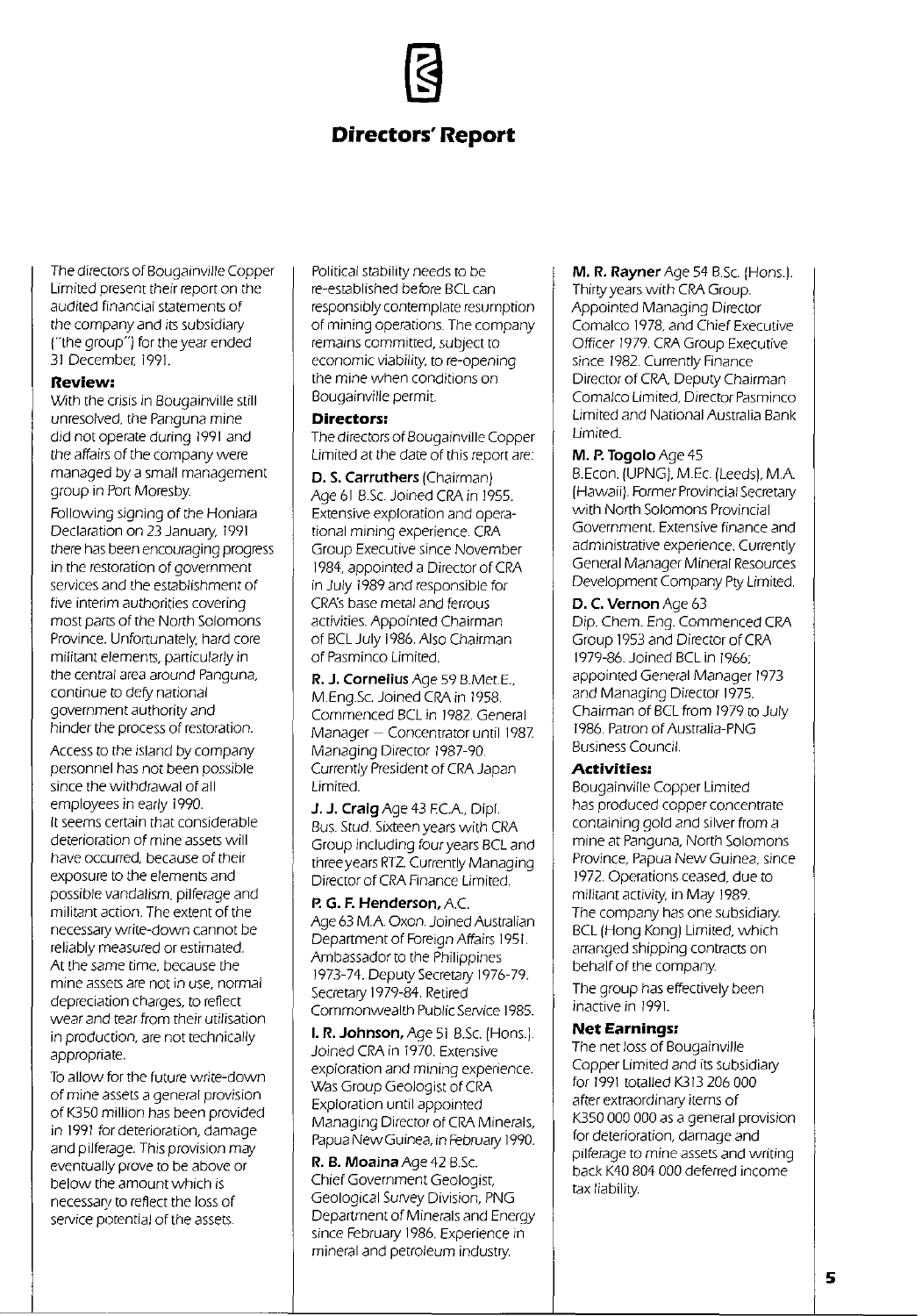#### **Taxation:**

No future income tax benefits have been recognised in the accounts pending development of a clearer view of the timing of any recommencement of operations.

#### **Subsidiaries:**

BCl Services Pty. ltd. did not operate in 1991 and its registration was cancelled (without loss) on 10 December, 1991. No dividends were paid by BCl (Hong Kong) Limited or BCl Services Pty. Ltd.

#### **Share Capital:**

There was no change in the company's capital structure during the year.

#### **Long-Term Loans:**

As mentioned in Note 6 to the accounts a K45 million finance facility entered into with the two major sharehOlders expired on I December, 1991.

#### **Dividends:**

No dividends have been declared in respect of 1991.

#### **The Year in Review:**

The company has not operated during the year and a review of 1991 activities is set out in the section entitled 'The Year in Review'; in this annual report (page 4).

#### **Auditors:**

The retiring auditors, Coopers & lybrand, being eligible, offer themselves for re-appointment.

#### **Statutory Information:**

In accordance with the provisions of Section 171 of the Companies Act (Chapter 146), the directors state that:

I. In their opinion, the results of the group's operations for the year have been materially affected by items of an abnormal character referred to above, details of which are **mentioned in 'The Year in Review"**  on page 4 in this annual report and in note I (a) to the accounts.

2. The directors are of the opinion that the net current assets would realise at least the value at which **they are shown in the accounts.** 

3. Apart from the abnormal occurrences stated in paragraph I above no other circumstances have arisen which render adherence to the method of valuation of assets or liabilities misleading or inappropriate with the proviso that if operations are unable successfully to recommence a substantial write-down of asset values will be necessary.

4. No contingent liabilities have arisen since the balance date of the group accounts, 31 December, 1991, until the date of this report, 10 February 1992.

5. No contingent liabilities have become enforceable or are likely to become enforceable within twelve months from the date of this report which will materially affect the group in its ability to meet its obligations as and when they fall due. Attention is drawn to note I (a) in notes to the **accounts concerning costs to be incurred in recommencing operations.** 

#### Additional Information:

The directors also state that:

I. There were significant changes in the state of affairs of the group during the year as set out in this **annual report.** 

2. The results of the operations of the company and the group during the financial year have been, in the opinion of the directors, substantially affected by events of a material and **unusual nature as contained in this**  report, and as set out in the notes **to the accounts.** 

3. Except as reported in this annual report, there were no matters or **circumstances which have arisen**  since the end of the financial year and which significantly affected or may significantly affect:

(i) the operations of the group (ii) the results of those operations or (iii) the state of affairs of the group in the financial year subsequent to 31 December, 1991.

4. The directors do not have an interest in any contract or proposed contract with the company, are not parties to any material contract involving directors' interests, and are not in receipt of any loans or benefits other than the aggregate amount of emoluments received or due and receivable by directors shown in the accounts including the amount of fixed salary derived from the company or from related parties.

5. No options over shares of the company or its subsidiary have been granted by the company or its subsidiary during the financial year or since the end thereof; no shares of the company or its subsidiary were issued during the year or have been issued since the end thereof by virtue of the exercise of any option granted by the company or its subsidiary; and no options over shares of the company or its subsidiary are outstanding at the date of this report.

Signed this 10th day of February, 1992 in accordance with a resolution of the directors of Bougainville Copper Limited.

**D. S. Carruthers**  Chairman

,A:O"~~ Director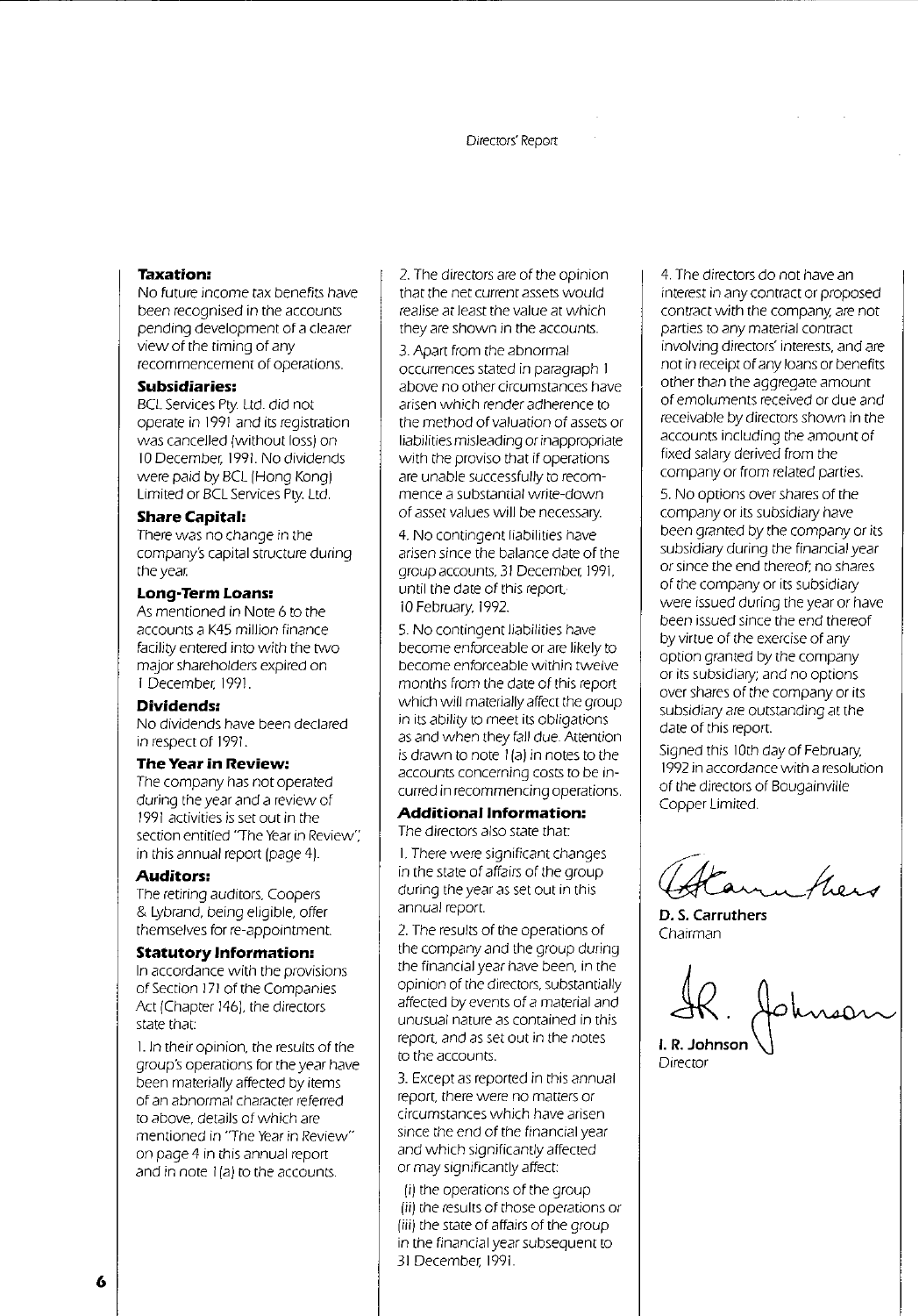

# **Funds Statements**

year ended 31 December 1991 Bougainville Copper Limited

|                                                                                                              | Consolidated         |                    |                          | Bougainville<br>Copper Limited |
|--------------------------------------------------------------------------------------------------------------|----------------------|--------------------|--------------------------|--------------------------------|
|                                                                                                              | 1991<br><b>K'000</b> | 1990<br>K'000      | 1991<br><b>K'000</b>     | 1990<br>K'000                  |
| <b>Sources of Funds</b>                                                                                      |                      |                    |                          |                                |
| Loss from operations before tax                                                                              | (4010)               | (4734)             | (3988)                   | (4903)                         |
| Add items not using funds<br>Loss/(Surplus) on disposal of non-current assets<br>Other items not using funds | 1332<br>213          | (371)<br>1216      | 1332<br>418              | 97<br>2185                     |
| Funds from operations<br>Loan dravvdowns<br>Extraordir ary item                                              | [2 465]              | (3889)<br>32 3 7 6 | (2 238)                  | (2621)<br>32376                |
| Insurance litigation settlement                                                                              |                      | 76 299             | $\overline{\phantom{0}}$ | 76299                          |
|                                                                                                              | (2465)               | 104 786            | (2238)                   | 106 054                        |
| Proceeds on disposal of non-current assets                                                                   | 5 2 5 3              | 2478               | 5 2 5 3                  | 1 0 0 4                        |
| Total sources of funds:                                                                                      | 2788                 | 107 264            | 3015                     | 107058                         |
| <b>Applications of Funds</b><br>Retiring debt                                                                |                      |                    |                          |                                |
| Loan repayments                                                                                              |                      | 32 602             |                          | 32 602                         |
| Acquiring non-current assets<br>Property, plant and equipment                                                | 2 2 1 9              | 3584<br>20         | 2 2 1 9                  | 3584<br>20                     |
| Income tax payment<br>Long service leave payments                                                            | 43                   | 6 1 3 4            | 43                       | 6 1 3 4                        |
| <b>Total applications of funds:</b>                                                                          | 2 2 6 2              | 42 340             | 2 2 6 2                  | 42 340                         |
| Increase/(Decrease) in working capital for the year                                                          | 526                  | 64 924             | 753                      | 64718                          |
|                                                                                                              |                      |                    |                          |                                |
| Movements in working capital<br>Bank balances and short-term deposits<br>Debtors for sale of concentrate     | [276]                | 37726<br>(1071)    | (144)                    | 37617<br>(1071)                |
| Other debtors<br>Creditors                                                                                   | 2329<br>1527         | (2725)<br>30 994   | 2431<br>(1 534)          | (2817)<br>30 989               |
| Increase/(Decrease) in working capital for the year                                                          | 526                  | 64 924             | 753                      | 64718                          |

 $\ddot{\phantom{a}}$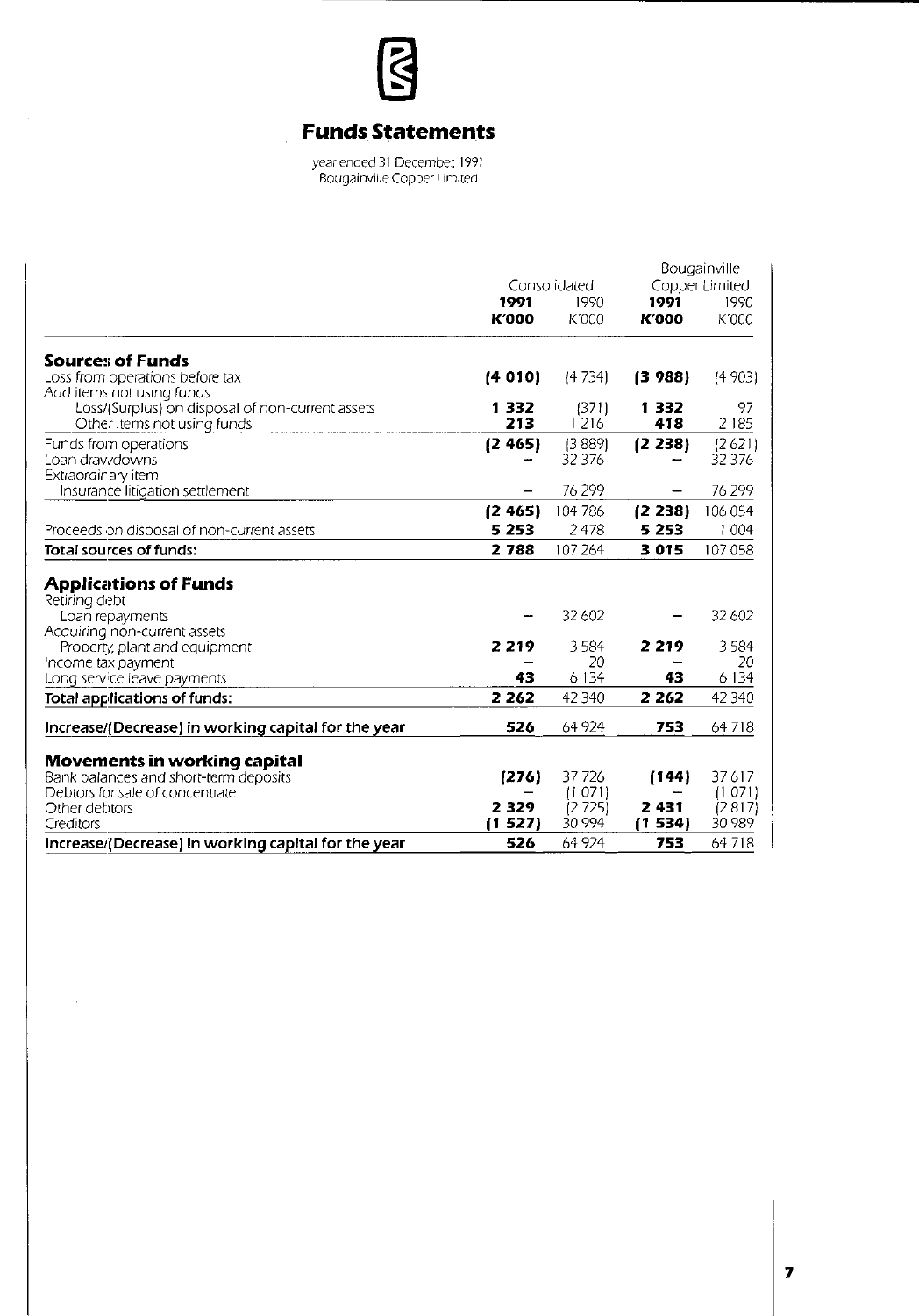

# **Statements of Earnings**

year ended 31 December. 1991 Bougainville Copper Limited

|                                                            |                |              | Consolidated |                     | Bougainville<br>Copper Limited |
|------------------------------------------------------------|----------------|--------------|--------------|---------------------|--------------------------------|
|                                                            |                | 1991         | 1990         | 1991                | 1990                           |
|                                                            | <b>Notes</b>   | <b>K'000</b> | K'000        | <b>K'000</b>        | K'000                          |
| Income                                                     |                |              |              |                     |                                |
| Net sales revenue                                          |                |              | 251          |                     | 251                            |
| Other income (net)                                         |                | 3364         | 3677         | 3364                | 3677                           |
|                                                            |                | 3 364        | 3928         | 3 3 6 4             | 3928                           |
| <b>Costs and expenses</b>                                  |                |              |              |                     |                                |
| General and administration expenses                        |                | 7439         | 7580         | 7417                | 7749                           |
| Government royalties                                       |                |              | 3            |                     | 3                              |
| Interest                                                   |                |              | 577          |                     | 577                            |
|                                                            |                | 7439         | 8160         | 7417                | 8329                           |
| Net exchange gain/(loss)                                   | 5              | 65           | (502)        | 65                  | (502)                          |
| <b>Loss before taxation</b>                                | 2              | (4010)       | (4734)       | (3988)              | (4903)                         |
| Income tax expense/(credit) attributable to operating loss | 3              |              | (3 992)      |                     | (3992)                         |
| <b>Operating loss after income tax</b>                     |                | (4010)       | (742)        | (3 988)             | (911)                          |
| Extraordinary items                                        | 4              |              | (3904)       |                     | (3734)                         |
| Provision for deterioration, damage and pilferage          |                |              |              |                     |                                |
| to mine assets                                             | 4              | (350 000)    |              | (350 000)           |                                |
| Deferred income tax liability written back                 | 4              | 40 804       |              | 40 804              |                                |
| Income tax credit/(expense) attributable to                |                |              |              |                     |                                |
| extraordinary items                                        | $\overline{4}$ |              | (9 939)      |                     | (9939)                         |
| Extraordinary items after income tax                       | 4              | (309 196)    |              | $(13843)$ (309 196) | (13673)                        |
| <b>Operating loss and extraordinary items</b>              |                |              |              |                     |                                |
| after income tax                                           | 2              | (313 206)    |              | $(14585)$ (313 184) | (14584)                        |
| Retained earnings brought forward                          |                | 118723       | 133 308      | 118711              | 133 295                        |
| <b>Retained earnings/(losses) carried forward</b>          |                | 194 483)     | 118723       | (194 473)           | 118711                         |

All amounts are expressed in Papua New Guinea kina. Rounding to the nearest thousand kina has been adopted. The notes commencing on page 10 form part of these accounts and are to be read in conjunction with them.

 $\alpha$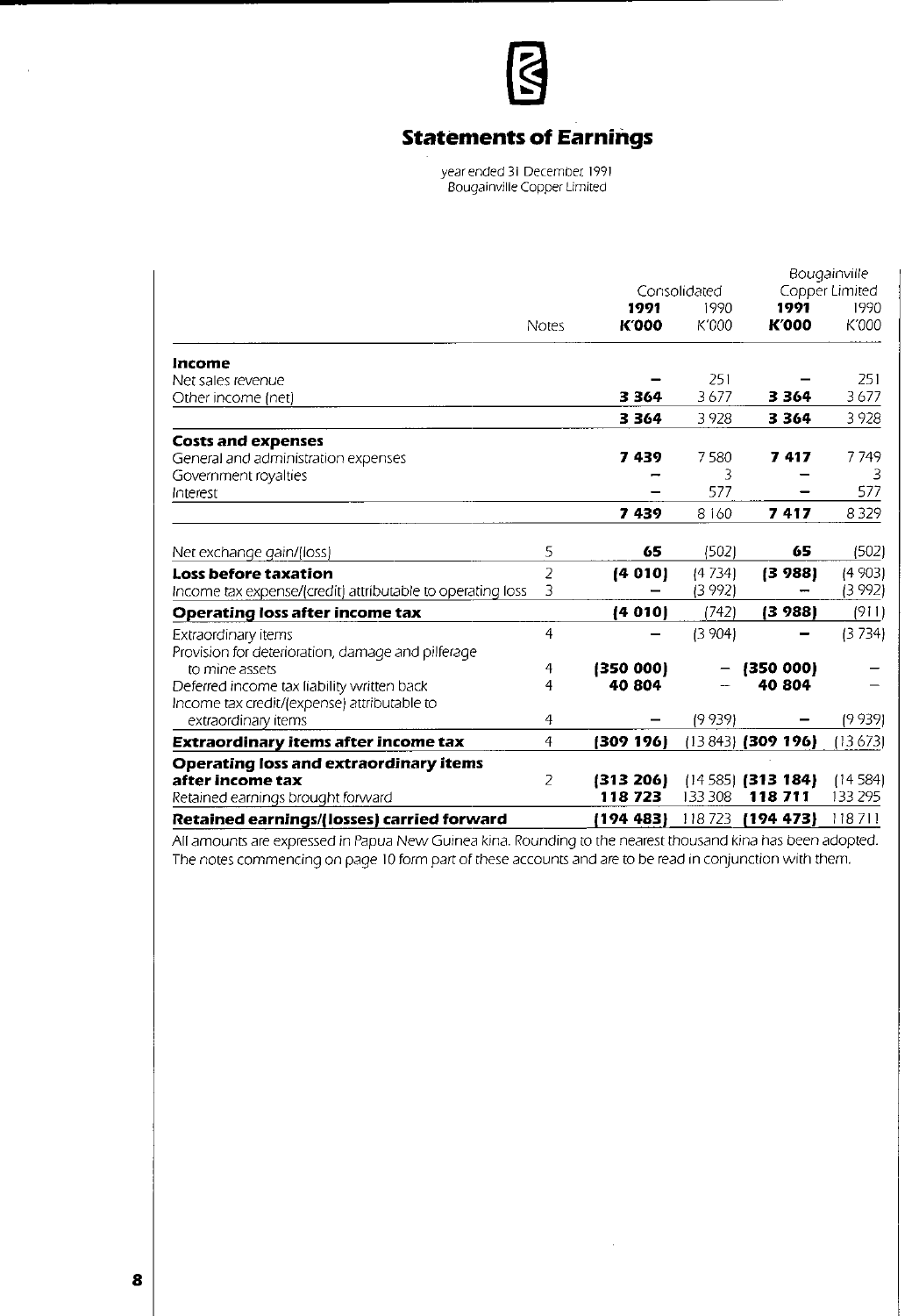

 $\epsilon$ 

# **Balance Sheets**

Ļ,

at 31 December. 1991 BougainviJle Copper limited

|                                       |              |              | Consolidated |              | Bougainville<br>Copper Limited |
|---------------------------------------|--------------|--------------|--------------|--------------|--------------------------------|
|                                       |              | 1991         | 1990         | 1991         | 1990                           |
|                                       | <b>Notes</b> | <b>K'000</b> | K'000        | <b>K'000</b> | K'000                          |
| Funds employed by the group:          |              |              |              |              |                                |
| <b>Shareholders' funds</b>            |              |              |              |              |                                |
| Paid up capital                       | 12           | 401 063      | 401 063      | 401 063      | 401 063                        |
| Asset revaluation reserve             | 10           | 31 276       | 31 276       | 31 276       | 31 276                         |
| Retained earnings                     |              | (194 483)    | 118723       | (194 473)    | 118711                         |
|                                       |              | 237 856      | 551 062      | 237 866      | 551 050                        |
| <b>Non-current liabilities</b>        |              |              |              |              |                                |
| Income tax                            | 3            | 6759         | 6759         | 6759         | 6759                           |
| Deferred income tax liability         | 4            |              | 40 804       |              | 40804                          |
| Provision for long service leave      |              | 75           | 133          | 75           | 133                            |
|                                       |              | 6834         | 47696        | 6834         | 47696                          |
| <b>Current liabilities</b>            |              |              |              |              |                                |
| Creditors                             | 7            | 11 006       | 9494         | 11 004       | 9490                           |
| Income tax                            |              | 2 3 2 9      | 2314         | 2 3 2 9      | 2309                           |
|                                       |              | 13335        | 11808        | 13333        | 11799                          |
| <b>Total funds</b>                    |              | 258 025      | 610566       | 258 033      | 610545                         |
| These funds are represented by:       |              |              |              |              |                                |
| <b>Non-current assets</b>             |              |              |              |              |                                |
| <b>Investments</b>                    | 8<br>9       |              |              |              | 205                            |
| Mine assets                           |              | 201 495      | 556 089      | 201 495      | 556 089                        |
|                                       |              | 201 495      | 556 089      | 201 495      | 556 294                        |
| <b>Current assets</b>                 |              |              |              |              |                                |
| Bank balances and short-term deposits |              | 49347        | 49623        | 49 345       | 49489                          |
| Other debtors                         | 11           | 7 183        | 4854         | 7193         | 4762                           |
|                                       |              | 56 530       | 54 477       | 56 538       | 54 251                         |
| <b>Total assets</b>                   |              | 258 025      | 610566       | 258 033      | 610545                         |

Details 0:' commitments and contingent liabilities and assets are shown in notes 14 and 15.

All amounts are expressed In Papua New Guinea kina, Rounding to the nearest thousand kina has been adopted. The notes commencing on page 10 form part of these accounts and are to be read in conjunction with thern.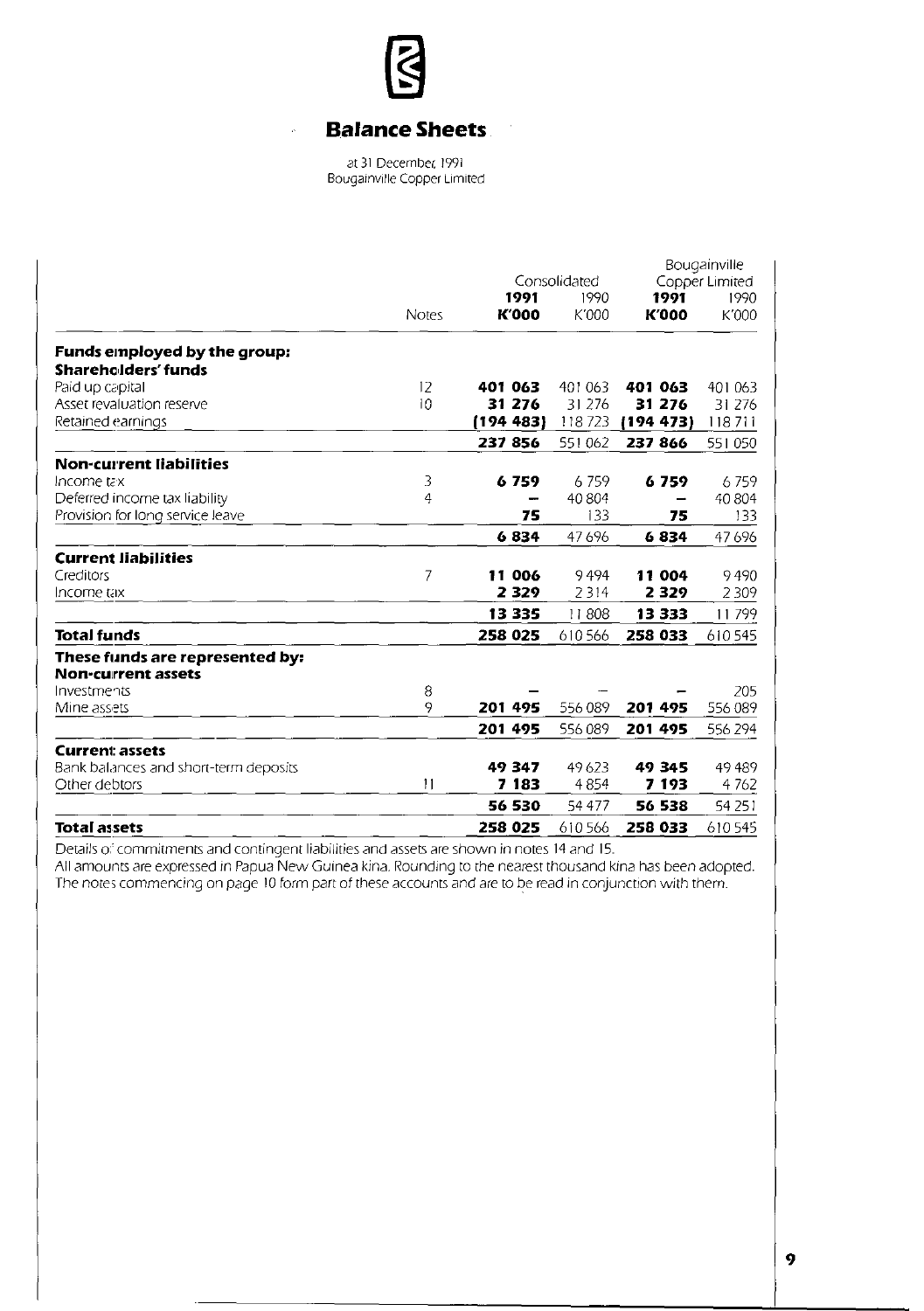# **Notes to the Accounts**

These notes form part of the 1991 accounts and consolidated accounts of Bougainville Copper Limited and should be read in conjunction with them.

## 1./aJ Basis of Preparation

Mine production was suspended on 15 May, 1989 because of attacks on employees. Following repeated instances of damage to mine facilities and the power line and further attacks on employees, it became necessary to evacuate all remaining company personnel from Bougainville early in 1990.

There continues to be considerable uncertainty surrounding the future of the Panguna mine. Since the withdrawal of company personnel from Bougainville was completed on 24 March, 1990, there has been no care and maintenance of the company's Panguna mine assets. It seems certain that considerable deterioration of the mine assets will have occurred in 1990 and 1991 because of this lack of care and maintenance, their exposure to the elements, and possible vandalism, pilferage and militant action. However, as access to the mine site has not been possible, the extent of the necessary write-downs is not capable of reliable measurement or estimation. At the same time, because the mine assets are not in use. normal depreciation charges, to reflect wear and tear from their utilisation in production, are not technically appropriate.

Nevertheless, with the passage of time, it is clear that a major write-down of mine assets will be required. To allow for this future write-down, the directors have made a general provision in 1991 for deterioration, damage and pilferage of K350 million, with this sum being classified as an extraordinary item.

The exact quantum of this provision should not be viewed as a precise calculation reflecting an accurate estimate of the present value of losses or the likely costs of repair. Rather, the reduction in carrying value should be seen as a broad estimate of the total service potential likely to have been lost to the operation in respect of the whole inventory of mine assets carried in the books.

While directors have made this provision in good faith based on the limited information available to them, it must be recognised that the actual extent of the necessary write-downs can only be established when access to the mine site by appropriate company personnel is again possible. Accordingly, the 1991 provision may eventually prove to be above or below the sum which is necessary to reflect these losses. The directors believe that in the absence of reliable information and the lack of a more suitable alternative, this is the only appropriate basis to use, despite the current cessation of operations.

Considerable future funding will be required to recommence operations, principally for the recruitment and training of the work force, restoration of facilities, recommissioning or replacement of mine assets and re-establishment of working capital. These funding requirements cannot be forecast accurately, but could be in the range of K300 to K450 million if access becomes available by early 1993. Expenditures would be brought to account when incurred, in accordance with generally accepted accounting principles. Some would be capitalised, but a significant proportion would be treated as expense. The source of this funding would be addressed at the appropriate time.

Since the preparation of the 1990 accounts and development of the estimate of cost for recommissioning during 1992 included in note 1(a) to those accounts, further detailed reviews of recommissioning concepts and costs have been undertaken. The current estimates of funding requirements are based on these reviews and recognise that it is unlikely to be possible to resume production before 1994. Whilst they assume no major damage to production facilities through vandalism or militant action, they do allow for the increased level of deterioration likely because of the prolonged closure, and for anticipated vandalism to and pilferage from infrastructure and accommodation facilities.

The directors note that the economic viability of resumed operations would depend upon a number of factors which they cannot accurately predict at present, including the cost of recommissioning, likely future operating costs, government and community requirements, funding arrangements and the economic outlook at the time. However, subject to the economic viability the directors intend that, when conditions on Bougainville permit the company will resume and continue operations, although it is not possible at present to determine when this might be achieved or the degree of damage and deterioration to assets which might have occurred during the period of suspension of operations.

#### 1.(bJ Accounting Policies

The principal accounting policies adopted in the preparation of the group accounts are stated to assist in a general understanding of the financial statements. It should be noted that the principal policies set out below are applicable only because of the basis of accounting adopted for the reasons set out above.

The policies generally comply with Australian Accounting Standards and conform in all material respects with the International Accounting Standards which have been adopted in Papua New Guinea. They are consistent with those adopted in the previous period unless otherwise stated.

#### **Cost Convention:**

The results of operations and the financial position of the company are accounted for under the historical cost convention except that they reflect the revaluation in 1980 of certain major items of property, plant and equipment.

#### **Depreciation and Amortisation:**

During normal production operations, depreciation and amortisation are determined by dividing the written down value of assets by their remaining useful life or the estimated remaining life of the mine whichever is the lesser. Depreciation commences in the month following commissioning ready for use. However in 1991 no allowance for normal depreciation has been included; rather, a general provision of K3S0 miJlion has been made for deterioration. damage or pilferage of mine assets although the accuracy of that provision cannot be proved, because the lack of access to Bougainville prevents a detailed assessment of the nature or extent of those losses. In 1990, because of this factor, a normal charge for depreciation and amortisation of KS1.5 million was made in the absence of any more realistic measure of these losses. In both 1991 and 1990. these charges have been classified as extraordinary items. If normal depreciation had been charged for 1991 the amount would have been KSO.l million.

#### **Employee Entitlements:**

The amounts expected to be paid to employees for their pro-rata entitlements to long seNice, annual leave and sick leave, are accrued annually at current pay rates.

### **Exploration, Research and Development Expenditure:**

Expenditure on exploration within the mining lease and on research and development is normally written off or provided **10 for as incurred. No expenditure was incurred in 1991. Exploration has not been undertaken outside the mining lease.**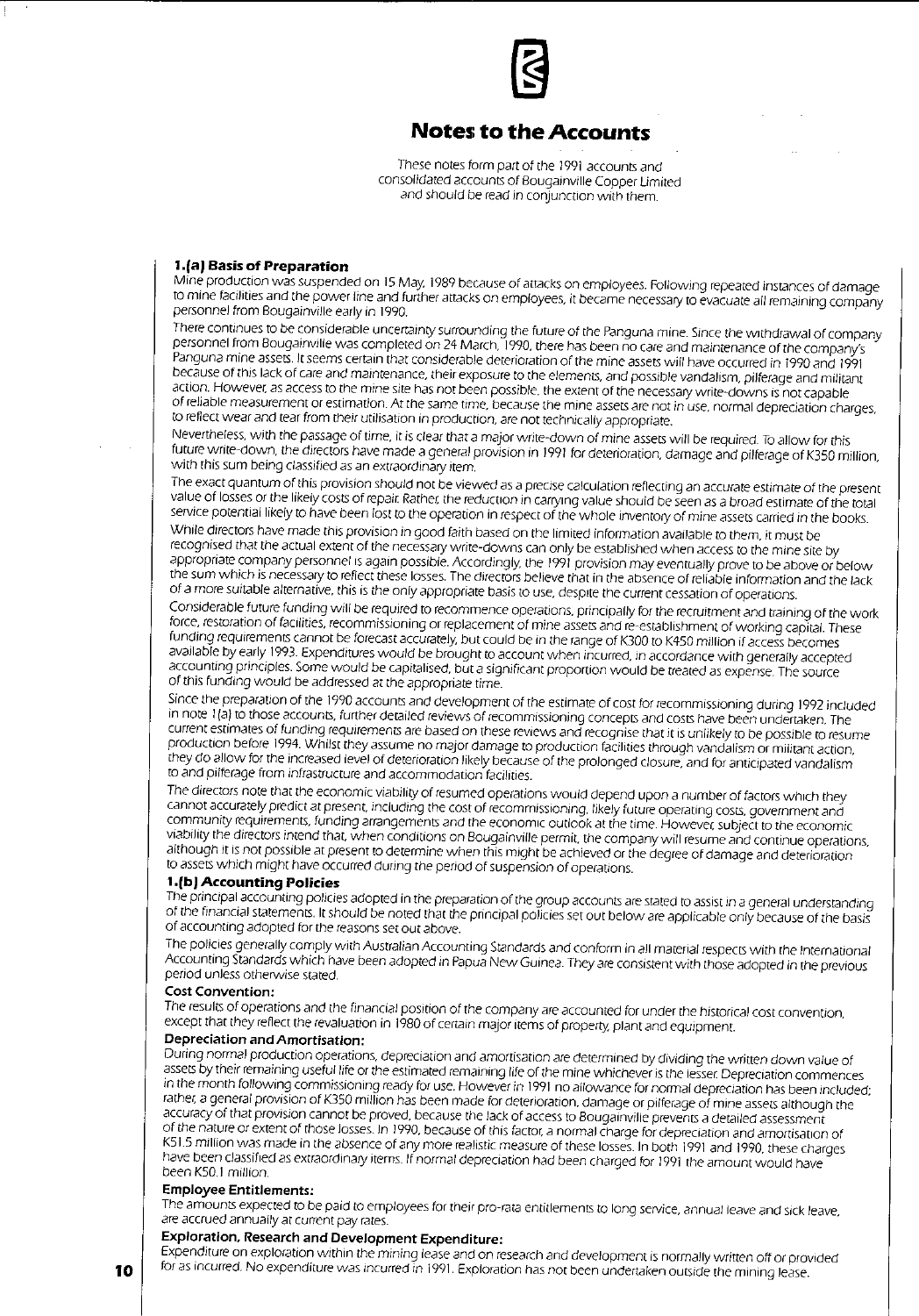#### 1.(b) Accounting Policies (continued)

#### **Repairs and Maintenance:**

Expenditure on repairs and maintenance during normal production is charged against income as incurred.

#### **Valuation of Stocks and Stores:**

During normal production operations stores are valued at weighted average cost, excluding transportation costs, less a provision for obsolete stores, while concentrate stocks are valued at the lower of direct production costs or net realisable value. Cost includes direct materials, services and overheads, but excludes depreciation and indirect overheads. In 1991 due to the uncertainty of the condition and value of stores, the remaining book value of K 10 miJlion has been grouped with non-current mine assets against which a general provision of K3S0 million has been made as referred to in note J [a).

#### **Net Sales Revenue:**

During normal operations sales are recognised when the risk passes from the seJler which is at the time when the concentrate enters the ship's hold. The final sales value can only be determined from weights, assays, prices and treatment charges applying after a shipment has arrived at its destination. Estimates based on world metal prices ruling up to year end are used for those shipments not due for final valuation until the following year. In addition, the estimated results of forward contracts existing at year end in relation to concentrates shipped are reflected in sales revenue. Variations in revenue arising from final pricing and out-turn adjustments are recognised in the following year. Sales revenue in 1990 represents such adjustments in respect of Shipments made in 1989, the final shipment year. Unrealised gains and losses on forward metal sales, not related to shipments, are included in earnings.

#### **Taxation:**

 $\sim 10$ 

Tax effect accounting procedures are followed. Any current liability for income tax is based on estimated taxable income for the year. The cornponents of this taxable income can differ from those which make up the earnings before tax for the year and these differences ere either permanent differences or timing differences. Permanent differences are disclosed in note 3. Timing differences arise because some items of revenue and expenditure are recognised for tax purposes during periods which differ from the periods in which they are included in earnings before tax. The tax effect of these timing differences is classified as either deferred income tax I ability or future income tax benefit in the balance sheets. Future income tax benefits are not recognised unless their realisation is virtually certain. Future income tax benefits therefore have not been recognised pending the development of a clearer view of the timing of recommencement of operations.

Deferred tax liabilities and future income tax benefits are generally disclosed separately as the periods in which the originating timing differences reverse often differ. Where, however, it is believed that these differences will reverse in the same future period. the liability and benefit are offset against each other and only the net liability or benefit, as the case may be, is disclosed. In preparing these accounts, it is considered that the liability of K40.8 million, brought forward from 1990, is unlikely to crystaJlise until such tirne as the benefit of future income tax benefits is realised. For the reasons stated above future income tax benefits have not been recognised in these accounts and in these circumstances it is nor considered appropriate to continue to maintain a deferred tax liability in the balance sheet. Accordingly the deferred tax liab/ility has been written off in these accounts as an extraordinary item and has reduced the amount of the future income tax benefit not brought to account.

#### **Foreign Currency:**

Monetary assets and liabilities in foreign currencies are translated into Papua New Guinea currency at the rates of exchange ruling at bal,mce date. All other overseas transactions are translated at the rates of exchange applying when they occurred. Exchange g.3ins and losses on overseas borrowings are recognised as they occur to reflect the full effect of eXChange rate movements. Other monetary gains and losses are also recognised as they occur. Gains and losses on hedges (excluding hedges relating to specific commitments) are included in earnings for the period during which the eXChange rate movements occurred. **Subsidiary:** 

The company has one wholJy owned subsidiary. BCl [Hong Kong) limited, incorporated in Hong Kong, was used to arrange shipping contracts on behalf of the company, but is now inoperative. This company has been consolidated in accordance with conventional consolidation principles. BCl Services Pty. ltd., rncorporated rn Australia, has not operated in 1991 and its registratron was cancelled [without loss) on 10 December, 1991.

|                                                                                                                                         | Consolidated  |                | <b>Bougainville</b><br>Copper Limited |               |
|-----------------------------------------------------------------------------------------------------------------------------------------|---------------|----------------|---------------------------------------|---------------|
|                                                                                                                                         | 1991<br>K'000 | 1990<br>K'000  | 1991<br>K'000                         | 1990<br>K'000 |
| 2. Earnings before taxation<br>Earnings before taxation have been determined after allowing for the following income and expense items: |               |                |                                       |               |
| Income:                                                                                                                                 |               |                |                                       |               |
| Interest on short-term deposits                                                                                                         | 3364          | 3677           | 3364                                  | 3677          |
| Expenses:                                                                                                                               |               |                |                                       |               |
| Interest - on long-term loans and standby facilities                                                                                    |               | 465            |                                       | 465           |
| $-$ other                                                                                                                               |               | 112            |                                       | 112           |
| Provision for doubtful debts in respect of other debtors                                                                                | 225           | 163            | 225                                   | 163           |
| Bad debts in respect of other debtors                                                                                                   | 50            | 352            | 50                                    | 352           |
| Loss/(profit) on disposal and retirement of fixed assets                                                                                | 1332          | (371)          | 1332                                  | 97            |
| Directors' fees (note 13)                                                                                                               | 36            | 27             | 36                                    | 27            |
| Auditors' remuneration - auditing the accounts                                                                                          | 11            | 30             | 10                                    | 30            |
| - other services                                                                                                                        |               | $\overline{7}$ |                                       |               |
| (The auditors have received no other benefits)                                                                                          |               |                |                                       |               |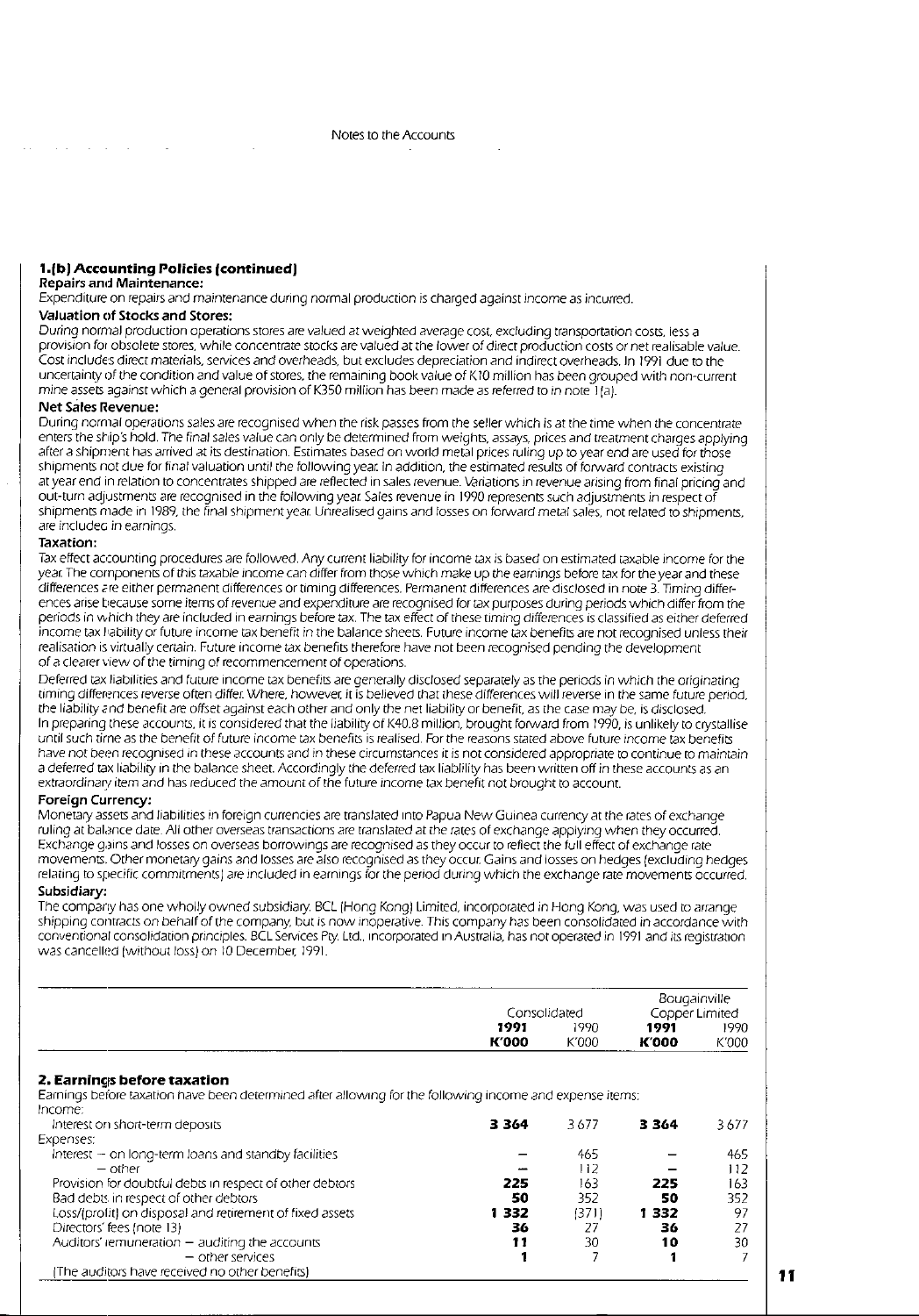#### Notes to the Accounts

 $\sim$ 

 $\label{eq:2.1} \begin{split} \mathcal{L}_{\text{max}}(\mathbf{r}) & = \mathcal{L}_{\text{max}}(\mathbf{r}) \mathcal{L}_{\text{max}}(\mathbf{r}) \,, \end{split}$ 

|                                                                                                                                                                                                                                                                                                                                                                                                                                                                                                                                                                                                                                                                                                                                                                                                                                                                                                                                                                                                                                                                                               |                 |                      |                          | Bougainville           |
|-----------------------------------------------------------------------------------------------------------------------------------------------------------------------------------------------------------------------------------------------------------------------------------------------------------------------------------------------------------------------------------------------------------------------------------------------------------------------------------------------------------------------------------------------------------------------------------------------------------------------------------------------------------------------------------------------------------------------------------------------------------------------------------------------------------------------------------------------------------------------------------------------------------------------------------------------------------------------------------------------------------------------------------------------------------------------------------------------|-----------------|----------------------|--------------------------|------------------------|
|                                                                                                                                                                                                                                                                                                                                                                                                                                                                                                                                                                                                                                                                                                                                                                                                                                                                                                                                                                                                                                                                                               | 1991            | Consolidated<br>1990 |                          | Copper Limited<br>1990 |
|                                                                                                                                                                                                                                                                                                                                                                                                                                                                                                                                                                                                                                                                                                                                                                                                                                                                                                                                                                                                                                                                                               | <b>K'000</b>    | K'000                | 1991<br><b>K000</b>      | K'000                  |
|                                                                                                                                                                                                                                                                                                                                                                                                                                                                                                                                                                                                                                                                                                                                                                                                                                                                                                                                                                                                                                                                                               |                 |                      |                          |                        |
| 3. Taxation                                                                                                                                                                                                                                                                                                                                                                                                                                                                                                                                                                                                                                                                                                                                                                                                                                                                                                                                                                                                                                                                                   |                 |                      |                          |                        |
| (a) Taxation on earnings for the year comprises:                                                                                                                                                                                                                                                                                                                                                                                                                                                                                                                                                                                                                                                                                                                                                                                                                                                                                                                                                                                                                                              |                 |                      |                          |                        |
| Future                                                                                                                                                                                                                                                                                                                                                                                                                                                                                                                                                                                                                                                                                                                                                                                                                                                                                                                                                                                                                                                                                        |                 | (1622)               |                          | (1622)                 |
| Adjustments relating to previous years:<br>Current                                                                                                                                                                                                                                                                                                                                                                                                                                                                                                                                                                                                                                                                                                                                                                                                                                                                                                                                                                                                                                            |                 | (2370)               |                          | (2370)                 |
| Income tax expense/(credit) on operating profit/(loss) for the year                                                                                                                                                                                                                                                                                                                                                                                                                                                                                                                                                                                                                                                                                                                                                                                                                                                                                                                                                                                                                           |                 | (3992)               |                          | (3992)                 |
| Income tax relating to extraordinary items (note 4):                                                                                                                                                                                                                                                                                                                                                                                                                                                                                                                                                                                                                                                                                                                                                                                                                                                                                                                                                                                                                                          |                 |                      |                          |                        |
| Future                                                                                                                                                                                                                                                                                                                                                                                                                                                                                                                                                                                                                                                                                                                                                                                                                                                                                                                                                                                                                                                                                        |                 | 9939                 |                          | 9939                   |
|                                                                                                                                                                                                                                                                                                                                                                                                                                                                                                                                                                                                                                                                                                                                                                                                                                                                                                                                                                                                                                                                                               |                 | 5 9 4 7              |                          | 5947                   |
| (b) The following reconciliation discloses the items which caused the charge for income tax in the statements of earnings<br>to vary from the income tax prima facie payable on reported earnings:                                                                                                                                                                                                                                                                                                                                                                                                                                                                                                                                                                                                                                                                                                                                                                                                                                                                                            |                 |                      |                          |                        |
| Operating loss before taxation                                                                                                                                                                                                                                                                                                                                                                                                                                                                                                                                                                                                                                                                                                                                                                                                                                                                                                                                                                                                                                                                | (4010)          | (4 734)              | (3988)                   | (4903)                 |
| Prima facie income tax @ 35%                                                                                                                                                                                                                                                                                                                                                                                                                                                                                                                                                                                                                                                                                                                                                                                                                                                                                                                                                                                                                                                                  | (1404)          | (1657)               | (1396)                   | (1716)                 |
| Permanent differences<br>- net losses not deductible                                                                                                                                                                                                                                                                                                                                                                                                                                                                                                                                                                                                                                                                                                                                                                                                                                                                                                                                                                                                                                          |                 | 35                   |                          | 94                     |
| — adjustments relating to previous years                                                                                                                                                                                                                                                                                                                                                                                                                                                                                                                                                                                                                                                                                                                                                                                                                                                                                                                                                                                                                                                      |                 | (2370)               |                          | (2370)                 |
|                                                                                                                                                                                                                                                                                                                                                                                                                                                                                                                                                                                                                                                                                                                                                                                                                                                                                                                                                                                                                                                                                               | ${1404}$        | (3992)               | (1396)                   | (3992)                 |
| Future income tax benefits not brought to account                                                                                                                                                                                                                                                                                                                                                                                                                                                                                                                                                                                                                                                                                                                                                                                                                                                                                                                                                                                                                                             | 1404            | 11720                | 1396                     | 11720                  |
| Transfer of those future income tax benefits not brought to account<br>to extraordinary items                                                                                                                                                                                                                                                                                                                                                                                                                                                                                                                                                                                                                                                                                                                                                                                                                                                                                                                                                                                                 |                 | (11 720)             |                          |                        |
| Income tax credit                                                                                                                                                                                                                                                                                                                                                                                                                                                                                                                                                                                                                                                                                                                                                                                                                                                                                                                                                                                                                                                                             |                 | (3992)               | $\overline{\phantom{0}}$ | (11720)                |
|                                                                                                                                                                                                                                                                                                                                                                                                                                                                                                                                                                                                                                                                                                                                                                                                                                                                                                                                                                                                                                                                                               | (350000)        | (3904)               | (350 000)                | (3992)                 |
| Extraordinary items before taxation<br>Prima facie income tax @ 35%                                                                                                                                                                                                                                                                                                                                                                                                                                                                                                                                                                                                                                                                                                                                                                                                                                                                                                                                                                                                                           | (122 500)       | (1366)               | (122 500)                | (3734)<br>(1307)       |
| Permanent differences                                                                                                                                                                                                                                                                                                                                                                                                                                                                                                                                                                                                                                                                                                                                                                                                                                                                                                                                                                                                                                                                         |                 |                      |                          |                        |
| - non-allowable depreciation                                                                                                                                                                                                                                                                                                                                                                                                                                                                                                                                                                                                                                                                                                                                                                                                                                                                                                                                                                                                                                                                  |                 | 3 945                |                          | 3945                   |
| $-$ extraordinary income not deductible/(assessable) (note $3(c)$ )<br>Write back of prior year deferred tax liability (note 3 (d))                                                                                                                                                                                                                                                                                                                                                                                                                                                                                                                                                                                                                                                                                                                                                                                                                                                                                                                                                           | 38 870<br>40804 | (26 705)             | 38 870<br>40804          | (26 705)               |
| Future income tax benefits not brought to account:                                                                                                                                                                                                                                                                                                                                                                                                                                                                                                                                                                                                                                                                                                                                                                                                                                                                                                                                                                                                                                            |                 |                      |                          |                        |
| - operating result (as above)                                                                                                                                                                                                                                                                                                                                                                                                                                                                                                                                                                                                                                                                                                                                                                                                                                                                                                                                                                                                                                                                 |                 | 11720                |                          | 11720                  |
| - extraordinary items                                                                                                                                                                                                                                                                                                                                                                                                                                                                                                                                                                                                                                                                                                                                                                                                                                                                                                                                                                                                                                                                         | 41 294<br>1 532 | 22 3 45              | 41 294                   | 22 286                 |
| Adjustment relating to prior year                                                                                                                                                                                                                                                                                                                                                                                                                                                                                                                                                                                                                                                                                                                                                                                                                                                                                                                                                                                                                                                             |                 | 9939                 | 1 532                    |                        |
| Income tax expense                                                                                                                                                                                                                                                                                                                                                                                                                                                                                                                                                                                                                                                                                                                                                                                                                                                                                                                                                                                                                                                                            |                 |                      |                          | 9939                   |
| (c) The written down value of mine assets before provision, of K551.5 million, contains an unamortised balance of asset<br>revaluation of K111.1 million. To the extent that the current provision for deterioration, damage and pilferage becomes deductible<br>for taxation purposes, the future amount of the write-down relating to this revaluation increment will be permanently<br>disallowed as a tax deduction. The tax effect of this potential future permanent difference is K38.87 million.                                                                                                                                                                                                                                                                                                                                                                                                                                                                                                                                                                                      |                 |                      |                          |                        |
| (d) Deferred tax liabilities and future income tax benefits are generally disclosed separately as the periods in which the originating<br>timing differences reverse often differ Where, however, it is believed that these differences will reverse in the same future period,<br>the liability and benefit are offset against each other and only the net liability or benefit, as the case may be, is disclosed.<br>In preparing these accounts, it is considered that the liability of K40.8 million, brought forward from 1990, is unlikely to crystallise<br>until such time as the benefit of future income tax benefits is realised. For the reasons stated in note 3(f) future income tax<br>benefits have not been recognised in these accounts and in these circumstances it is not considered appropriate to continue<br>to maintain a deferred tax liability in the balance sheet. Accordingly the deferred tax liability has been written off in these<br>accounts as an extraordinary item and has reduced the amount of the future income tax benefit not brought to account. |                 |                      |                          |                        |
| (e) An agreement between the Independent State of Papua New Guinea and CRA Limited provides for the deferral of income<br>tax payable in respect of the 1989 year until certain criteria have been met following successful recommencement of operations.                                                                                                                                                                                                                                                                                                                                                                                                                                                                                                                                                                                                                                                                                                                                                                                                                                     |                 |                      |                          |                        |
| (f) Future income tax benefits not brought to account total K76 763 000 (1990 K34 065 000).<br>This benefit for tax losses will only be obtained if:                                                                                                                                                                                                                                                                                                                                                                                                                                                                                                                                                                                                                                                                                                                                                                                                                                                                                                                                          |                 |                      |                          |                        |
| (i) the group derives future assessable income of a nature and of an amount sufficient to enable the benefit from the<br>deductions for the losses to be realised;                                                                                                                                                                                                                                                                                                                                                                                                                                                                                                                                                                                                                                                                                                                                                                                                                                                                                                                            |                 |                      |                          |                        |
| (ii) the group continues to comply with the conditions for deductibility imposed by tax legislation; and                                                                                                                                                                                                                                                                                                                                                                                                                                                                                                                                                                                                                                                                                                                                                                                                                                                                                                                                                                                      |                 |                      |                          |                        |
| (iii) no changes in tax legislation adversely affect the group in realising the benefit from the deductions for the losses.                                                                                                                                                                                                                                                                                                                                                                                                                                                                                                                                                                                                                                                                                                                                                                                                                                                                                                                                                                   |                 |                      |                          |                        |
|                                                                                                                                                                                                                                                                                                                                                                                                                                                                                                                                                                                                                                                                                                                                                                                                                                                                                                                                                                                                                                                                                               |                 |                      |                          |                        |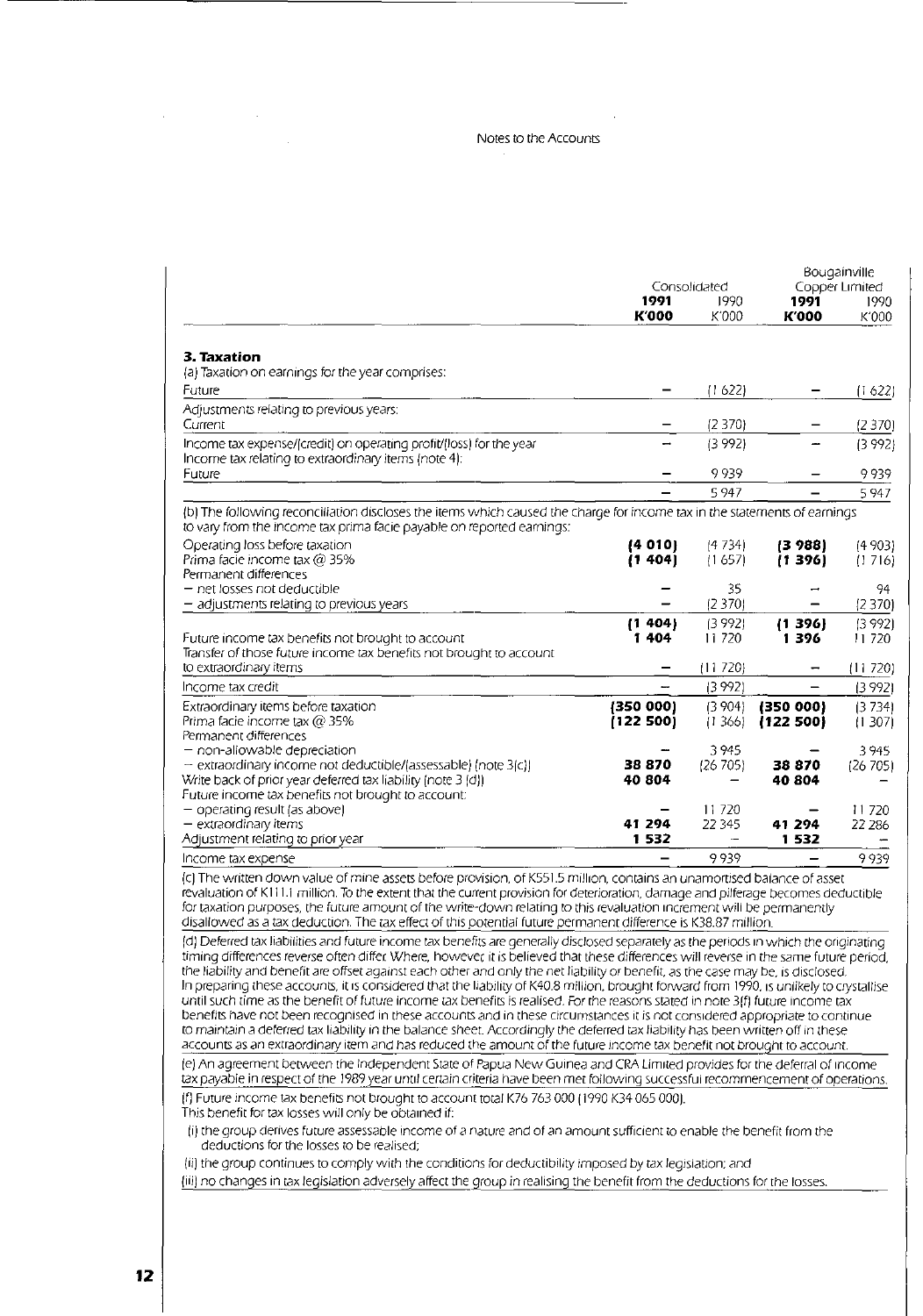#### Notes to the Accounts

|                                                           |              |          |              | Bougainville   |
|-----------------------------------------------------------|--------------|----------|--------------|----------------|
|                                                           | Consolidated |          |              | Copper Limited |
|                                                           | 1991         | 1990     | 1991         | 1990           |
|                                                           | <b>K'000</b> | K'000    | <b>K'000</b> | K'000          |
| 4. Extraordinary items                                    |              |          |              |                |
| Mine assets provision (see note 9)                        | 350 000      |          | 350 000      |                |
| Less income tax effect                                    | (83 630)     |          | (83 630)     |                |
|                                                           | 266 370      |          | 266 370      |                |
| Deferred income tax hability written back                 | (40 804)     |          | (40 804)     |                |
| Depreciation (income tax effect K14 082 000)              |              | 37423    |              | 37 253         |
| Stores write-off (income tax effect K10 044 000)          |              | 18654    |              | 18654          |
| Insurance litigation settlement (income tax effect K nil) | -            | (76 299) |              | (76 299)       |
| Future income tax benefits not brought to account         | 83 630       | 34 065   | 83 630       | 34065          |
|                                                           | 309 196      | 13843    | 309 196      | 13673          |

As referred to in note 1 (aj to the accounts, it seems certain that considerable deterioration of the mine assets will have occurred. However, as, access to the mine site has not been possible, the extent of the necessary write-downs is not capable of reliable measurement or estimation.

In 1991 a general provision has been made for the indeterminate level of deterioration, damage and pilferage of the mine assets which migrt have occurred, and the deferred income tax liability previously provided has been written back as an extraordinary item. As referred to in note 1 (bJ no normal depreciation charge has been made in these accounts due to the cessation of operations '::Ind the general provision for deterioration, damage and pilferage that has been made in these accounts. Normal depreCiation and an estimate of the loss on stores were made as a substitute for such losses in 1990.

#### **5. Exchange fluctuation**

(a) The net exchange gain/(loss) reflected in earnings arose from:

| Overseas borrowings                                                                         |        | (227)   |        | (227) |
|---------------------------------------------------------------------------------------------|--------|---------|--------|-------|
| Overseas cash balances                                                                      | 52     | (1021   | 52     | 11021 |
| Other                                                                                       | 13     | (173)   | 13     | (173) |
| Net exchange gain/(loss)                                                                    | 65     | (502)   | 65     | (502) |
| (b) Foreign currency amounts included in current assets and                                 |        |         |        |       |
| current liabilities that are not effectively hedged are:                                    |        |         |        |       |
| Current assets: kina equivalent of US dollars                                               | 46 425 | 43 5 98 | 46 423 | 43598 |
| kina equivalent of Australian dollars                                                       | 2003   | 1516    | 2 003  | 1516  |
| Current liabilities: kina equivalent of US dollars                                          | 660    | 904     | 658    | 904   |
| kina equivalent of Australian dollars                                                       | 457    | 945     | 457    | 945   |
| No foreign currency amounts are included in non-current assets and non-current liabilities. |        |         |        |       |

#### **6. Loans**

No long-term loan facilities are in place.

The agreement that the company had entered Into with the Independent State of Papua New Guinea and CRA Limited, under which these shareholders would provide additional finance to the company to a maximum of K45 million for two years expired on 1 December, 1991.

| 7. Creditors             |        |                              |        |      |
|--------------------------|--------|------------------------------|--------|------|
| Landowners' compensation | 2 696  | $\qquad \qquad \blacksquare$ | 2696   |      |
| Trade creditors          | 7899   | 9158                         | 7897   | 9154 |
| Other creditors          | 139    | 132                          | 139    | 132. |
| Related corporations     | 272    | 204                          | 272    | 204  |
|                          | 11 006 | 9494                         | 11 004 | 9490 |

Landowner:;' compensation is transferred each quarter into a separate interest bearing bank account and is now shown in the accounts of the company with an offset amount in Other Debtors (note 11). Landowners' compensation at 31 December, 1990 was K1.466 million.

#### **8. Investnlents**

| ------------------                           |                |       |
|----------------------------------------------|----------------|-------|
| psidiary companies.<br>Advanc<br>. SUDS<br>. |                | DOC.  |
| _____                                        | . <b>. .</b> . | _____ |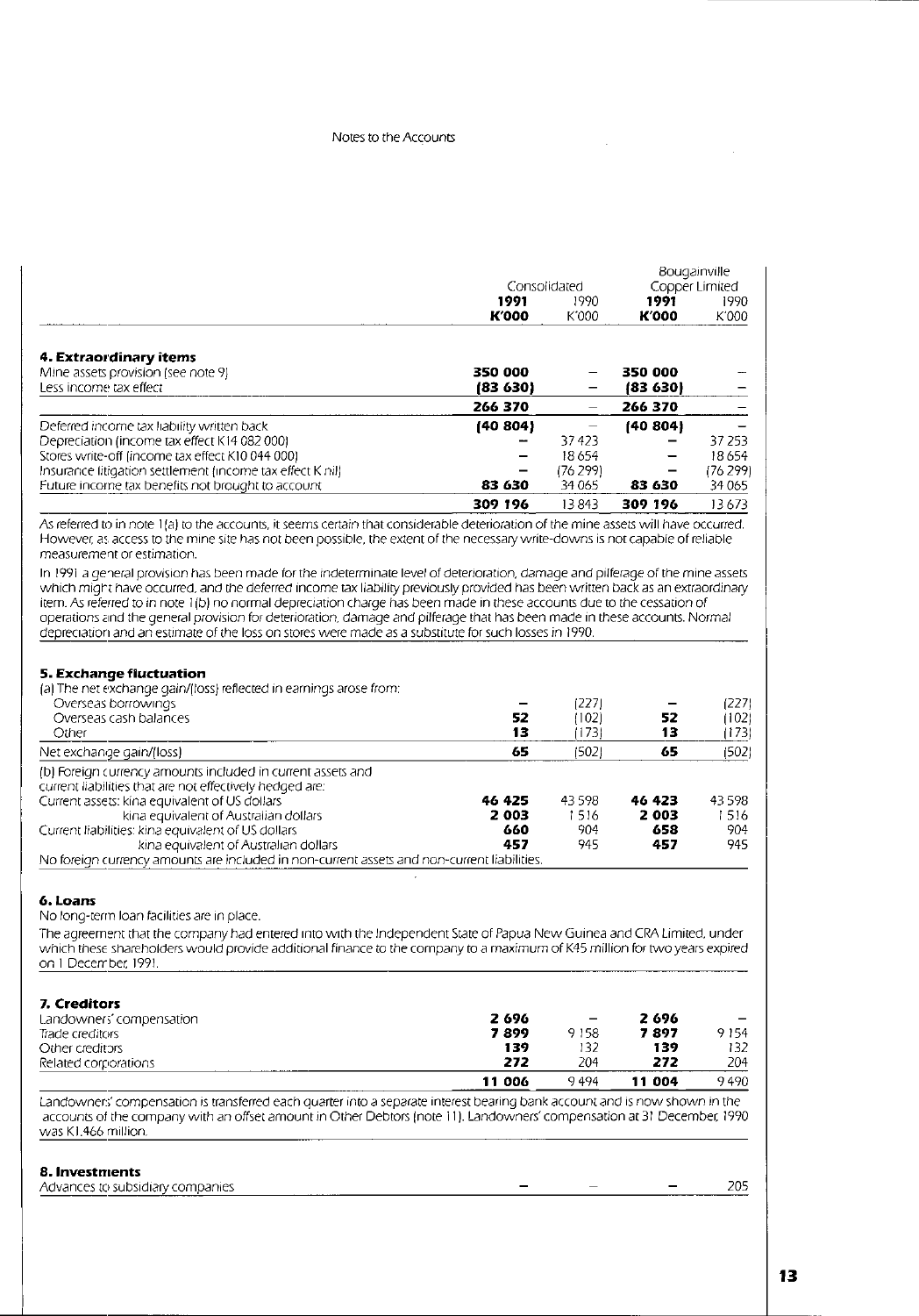÷,

 $\Delta \sim 10^{11}$ 

|                                                                                                                                                                                                                                                                |              | Bougainville<br>Copper Limited |                     |         |
|----------------------------------------------------------------------------------------------------------------------------------------------------------------------------------------------------------------------------------------------------------------|--------------|--------------------------------|---------------------|---------|
|                                                                                                                                                                                                                                                                | 1991         | Consolidated<br>1990           | 1991                | 1990    |
|                                                                                                                                                                                                                                                                | <b>K'000</b> | K'000                          | <b>K'000</b>        | K'000   |
|                                                                                                                                                                                                                                                                |              |                                |                     |         |
| 9. Mine assets                                                                                                                                                                                                                                                 |              |                                |                     |         |
| (a) Mine development and buildings                                                                                                                                                                                                                             |              |                                |                     |         |
| - at directors' 1980 valuation                                                                                                                                                                                                                                 | 292 300      | 292 300                        | 292300              | 292 300 |
| Less accumulated depreciation                                                                                                                                                                                                                                  | 159721       | 159721                         | 159721              | 159721  |
|                                                                                                                                                                                                                                                                | 132 579      | 132579                         | 132 579             | 132 579 |
| – at cost                                                                                                                                                                                                                                                      | 102 988      | 102988                         | 102 988             | 102 988 |
| Less accumulated depreciation                                                                                                                                                                                                                                  | 38 664       | 38 664                         | 38 664              | 38 6 64 |
|                                                                                                                                                                                                                                                                | 64 324       | 64 3 24                        | 64 324              | 64 3 24 |
| Net mine development and buildings                                                                                                                                                                                                                             | 196 903      | 196 903                        | 196 903             | 196 903 |
| (b) Plant, machinery & equipment                                                                                                                                                                                                                               |              |                                |                     |         |
| - at directors' 1980 valuation                                                                                                                                                                                                                                 | 245 177      | 245 177                        | 245 177             | 245 177 |
| Less accumulated depreciation                                                                                                                                                                                                                                  | 148866       | 148 866                        | 148 866             | 148 866 |
|                                                                                                                                                                                                                                                                | 96311        | 96311                          | 96311               | 96311   |
| – at cost                                                                                                                                                                                                                                                      | 304 546      | 304 652                        | 304 546             | 304 652 |
| Less accumulated depreciation                                                                                                                                                                                                                                  | 104 728      | 104 809                        | 104 728             | 104 809 |
|                                                                                                                                                                                                                                                                | 199818       | 199843                         | 199818              | 199843  |
| Net plant, machinery & equipment                                                                                                                                                                                                                               | 296 129      | 296 154                        | 296 129             | 296 154 |
| (c) Mine property                                                                                                                                                                                                                                              |              |                                |                     |         |
| - at cost                                                                                                                                                                                                                                                      | 62 121       | 62 121                         | 62 121              | 62 121  |
| Less accumulated amortisation                                                                                                                                                                                                                                  | 46 204       | 46 204                         | 46 204              | 46 204  |
| Net mine property                                                                                                                                                                                                                                              | 15917        | 15917                          | 15917               | 15917   |
| (d) Capitalised works in progress<br>– at cost                                                                                                                                                                                                                 | 32 543       | 36 884                         | 32 543              | 36 884  |
| Total property, plant & equipment - at cost or valuation                                                                                                                                                                                                       | 1039675      |                                | 1 044 122 1 039 675 | 1044122 |
| Less accumulated depreciation/amortisation                                                                                                                                                                                                                     | 498 183      | 498 264                        | 498 183             | 498 264 |
| Net book value                                                                                                                                                                                                                                                 | 541 492      | 545 858                        | 541 492             | 545 858 |
| <b>Stores</b>                                                                                                                                                                                                                                                  | 10 003       | 10231                          | 10 003              | 10 231  |
| Total mine assets                                                                                                                                                                                                                                              | 551 495      | 556 089                        | 551 495             | 556 089 |
| Less general provision for deterioration, damage and pilferage<br>since the withdrawal of company personnel                                                                                                                                                    | 350 000      | $\overline{\phantom{m}}$       | 350 000             |         |
| Net value                                                                                                                                                                                                                                                      | 201 495      | 556 089                        | 201 495             | 556 089 |
| The basis of valuation of these assets are set out in note 1(b) of the accounts and attention is drawn to note 1(a) titled                                                                                                                                     |              |                                |                     |         |
| "Basis of Preparation".                                                                                                                                                                                                                                        |              |                                |                     |         |
| 10. Asset revaluation reserve                                                                                                                                                                                                                                  |              |                                |                     |         |
| Asset revaluation reserve                                                                                                                                                                                                                                      | 31 276       | 31 276                         | 31 276              | 31 276  |
| In 1980 mine assets were revalued by K300 million. A majority of the reserve created by this revaluation was distributed                                                                                                                                       |              |                                |                     |         |
| to shareholders by way of bonus shares leaving a residual amount as shown in this note that has been carried forward.                                                                                                                                          |              |                                |                     |         |
| In preparing these accounts a general provision for deterioration, damage and pilferage of K350 million has been made for the<br>reasons set out in note 1(a). This provision does not represent a revaluation of mine assets and in accordance with generally |              |                                |                     |         |
| accepted accounting principles no adjustment has been made to the residual asset revaluation reserve.                                                                                                                                                          |              |                                |                     |         |
|                                                                                                                                                                                                                                                                |              |                                |                     |         |
| 11. Other debtors                                                                                                                                                                                                                                              |              |                                |                     |         |
| Landowners' compensation on interest bearing deposit                                                                                                                                                                                                           | 2 696        |                                | 2 696               |         |
|                                                                                                                                                                                                                                                                | 5 072        | 5 2 1 4                        | 5 082               | 5 1 2 2 |
| Other debtors and payments in advance                                                                                                                                                                                                                          |              | (360)                          | (585)               | (360)   |
| Provision for doubtful debts                                                                                                                                                                                                                                   | (585)        |                                |                     |         |
| Landowners' compensation not separately disclosed in the accounts of the company in 1990 was K1.466 million (see note 7).                                                                                                                                      | 7 183        | 4854                           | 7 193               | 4762    |

The authorised capital of K425 000 000 consists of 425 000 000 ordinary shares of one kina each. The issued capital of the company is 401 062 500 ordinary shares of one kina each, fully paid. No change in authorised or issued capital occurred during 1991.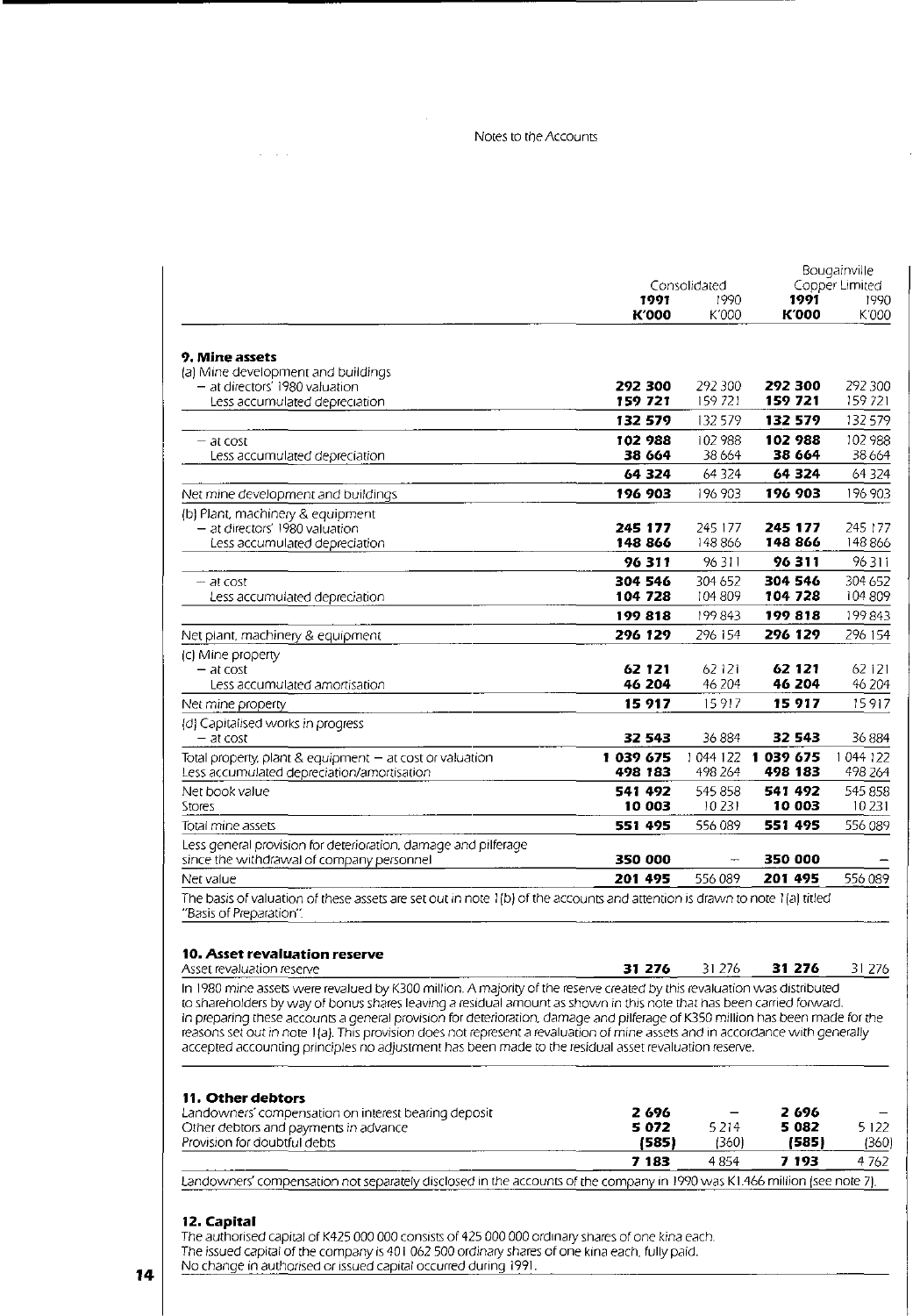Notes to the Accounts .

#### **13. Directors' emoluments**

|                                                                                                                                                                                                                                                                                                                                |                         | 1991                                             | 1990             |                                           |
|--------------------------------------------------------------------------------------------------------------------------------------------------------------------------------------------------------------------------------------------------------------------------------------------------------------------------------|-------------------------|--------------------------------------------------|------------------|-------------------------------------------|
| The total of the emoluments received, or due and receivable<br>(whether from the company or from related parties) by:<br>(a) Directors of the company engaged in the full-time employment<br>of the company or its related parties (including all bonuses and<br>commissions received or receivable by them as employees), was | Company<br><b>K'000</b> | Related<br>Corporations<br><b>K</b> 000<br>1 246 | Company<br>K 000 | Related<br>Corporations<br>K'000<br>l 063 |
| (b) Directors of the company not engaged in the full-time<br>employment of the company or its related parties                                                                                                                                                                                                                  | 36                      |                                                  |                  | 16                                        |

(Additional director appointed late 1990)

No commissions for subscribing for, or agreeing to procure subscriptions for any shares in or debentures of the company or any related corporations, were received or are due and receivable by any director.

|                                                                                                                                   | Consolidated         |               | Bougainville<br>Copper Limited |               |
|-----------------------------------------------------------------------------------------------------------------------------------|----------------------|---------------|--------------------------------|---------------|
|                                                                                                                                   | 1990<br><b>K'000</b> | 1989<br>K'000 | 1990<br><b>K'000</b>           | 1989<br>K'000 |
| 14. Commitments<br>Approved capital expenditure<br>Committed - projects commenced                                                 |                      | 968           |                                | 968           |
| Those commitments at the end of 1989 which were not settled in 1990 have been cancelled at no significant cost to the<br>company. |                      |               |                                |               |
| Operating lease commitments not reflected in the financial statements                                                             | 779                  | l 034         | 779                            | 1 0 3 4       |

The 1990 figures were incorrectly shown as K42 000 in last year's accounts and have been amended to K1 034 000 as shown above.

#### **15. Contingent liabilities and assets**

Bougainville Copper Limited is contractually obliged to reimburse Shell Papua New Guinea Pty Limited for any retail sales tax payable by Shell on petroleum products sold to the company. A claim for retail sales tax amounting to approximately K4 663 000 has been lodged by the North Solomons Provincial government. However, the validity of the tax is being disputed by both Shell Papua New Guinea Pry Limited and the company.

As part of tr e initiatives developed in conjunction with the government of Papua New Guinea in an attempt to resolve the current situation in Bougainville, the company has made commitments of approximately K34 million over 5 years, for additional benefits to be provided by it to lease area landowners and the North Solomons Province, conditional upon the mine successfully recommencing operations and returning to profitability.

The directors do not expect the company to suffer any material loss as a result of the cancellation of purchase orders for either revenue or capital contracts.

#### **16. Mining tenements**

The company holds 100% interest in leases: 1, B9, B6, B8, B7, B10, B3; and prospecting authorities: 1, 2, 3, 4, 5, 6, 7A and 7B on Bougainville Island.

#### 17. Holding company

The holding company is CRA Limited (incorporated in Australia).

#### **18. Segmental Information**

The company did not trade during the year. Its only assets represent the Panguna mine and associated facilities on Bougainville Island, Papua New Guinea and limited plant and equipment in storage in Australia.

#### **19. Related party transactions**

Transaction:; with directors are disclosed in note 13.

The company has paid management fees to CRA limited and CRA Minerals (PNG) Pry Ltd during the year amounting to K673 OOC and K335 000 respectively.

With the exception of the above neither the company nor its subsidiary entered into any other transactions with related parties.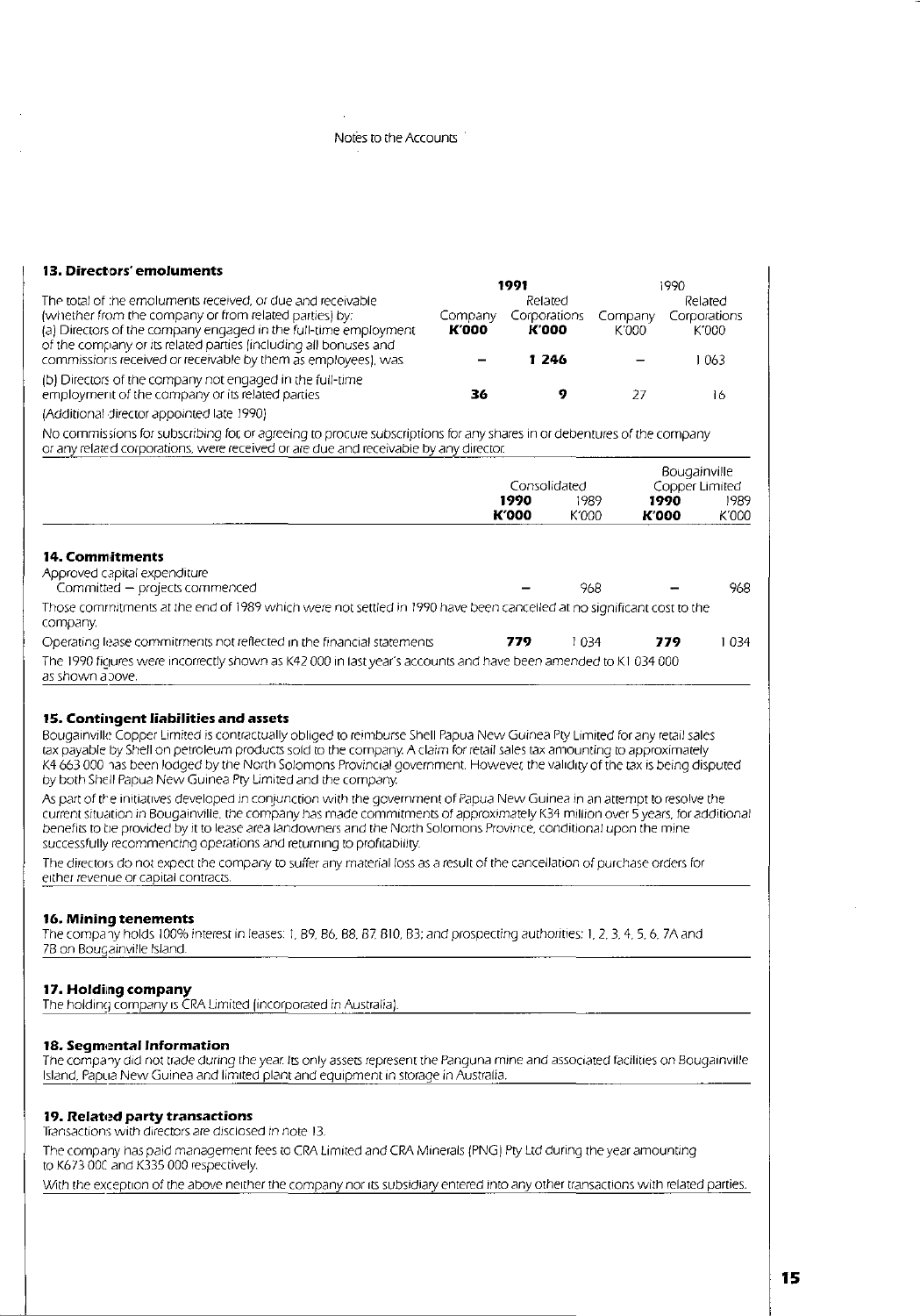# **Declarations**

#### **Statement by Directors**

The accounts of the company have been prepared using the basis of valuation described in note 1 to the accounts. The directors believe that in the absence of reliable information and the Jack of a more suitable alternative, this is the only appropriate basis to use, despite the current cessation of operations. The general provision made may eventually prove to be above or below the sum which is necessary to reflect the actual losses which will have occurred. For these reasons the directors are unable to determine if the carrying value of the assets included in the accounts is properly stated.

Accordingly, the directors are unable to form an opinion whether or not the accompanying statements of earnings and fund statements give a true and fair view of the results of the business of the company and its subsidiary for the period covered by the statements or that the accompanying balance sheets exhibit a true and fair view of the state of affairs of the company and its subsidiary at the end of that period.

Signed at Port Moresby on this 10th day of February, 1992. On behalf of the Board D. S. CARRUTHERS Chairman. I. R.JOHNSON Director.

#### **Declaration by Secretary**

J, Moses Samboro Koir;, Secretary of Bougainville Copper Limited, do solemnly and sincerely declare that for the reasons stated by the directors of the company in note 1 to the accounts, the accompanying balance sheets, statements of earnings and funds statements of the company and its subsidiary have been prepared on the basis described in that note and on this basis are to the best of my knowledge and belief, correct, and I make this solemn declaration by virtue of the Oaths, Affirmations and Statutory Declarations Act (Chapter 317), conscientiously believing that the statements contained herein to be true in every particular.

Declared at Port Moresby this 10th day of February, 1992. **M. S. KOIRI** Secretary. Before me: A. G. CORREN Commissioner for Oaths.

#### **Auditors' Report to the Members of Bougainville Copper Limited**

1. We have audited the balance sheets, statements of earnings and the funds statements (the accounts) set out on pages 7 to 15 in accordance with generally accepted auditing standards.

2. These accounts have been prepared with the inclusion of the company's assets attheir 1 January, 1991 book value, with a separate general provision of K3s0 million having been made for the value of the indeterminate level of deterioration, damage and pilferage of mine assets which is expected to have occurred in the period since the withdrawal of company personnel from Bougainville in early 1990. As explained in note 1 (a) to the accounts, it is not possible, at present, to determine when the company will resume operations at the Panguna mine on Bougainville Island, or to measure or estimate reliably the extent of deterioration, damage and pilferage of mine assets.

3. While the directors have made this provision in good faith based on the limited information available to them, it must be recognised that the actual extent of the necessary write-downs can only be established when access to the mine site by appropriate company personnel is again possible.

4. In our opinion, providing for the probable loss from deterioration, damage or pilferage is the appropriate accounting treatment for the actual losses which will have occurred in 1990 and 1991. However. as the actual extent of such losses can only be established after the company regains access to the mine site, we recognise that. at present. those losses are not capable of reliable measurement or estimation, either by directors or by us. Accordingly the provision made by directors in 1991 may eventually prove to be above or below the sum which is necessary to reflect these losses.

S. If the company is ultimately unable to recommence operations successfully at the Panguna mine, in our opinion, the company's mine assets. as disclosed in the accounts, would need to be written off, less any amounts which may be recovered by sale or compensation.

6. In the absence of all the necessary information and explanations we require, (because both we and the directors have been unable to obtain access to Bougainville Island) and for the reasons set out above, we are unable to form an opinion as to whether or not the provision against the net book value of mine assets of K350 million is adequate or not. Accordingly we are unable to form an opinion as to whether or not the carrying value of the mine assets. as disclosed in these accounts, is properly stated.

7. These assets which represent 78% of the book value of total assets and 85% of the book value of net tangible assets are of fundamental importance to the presentation of the accounts. In view of the uncertainty over the quantum of the general provision that has been made against these assets, as set out above, we are unable to form an opinion as to whether or not the accounts and group accounts give a true and fair view of the state of affairs of the company and the group as at 31 December, 1991 and the results for the year ended on that date.

8. In our opinion, except that the records of mine assets may not be a reliable reflection of the existence and value of those assets on Bougainville Island, the remaining accounting and other records, including registers, examined by us have been properly kept in accordance with the Companies Act (Chapter 146). COOPERS & LYBRAND by P A. Atwood Registered under the Accountants Registration Act (Chapter 89),

Port Moresby, on this 10th day of February, 1992.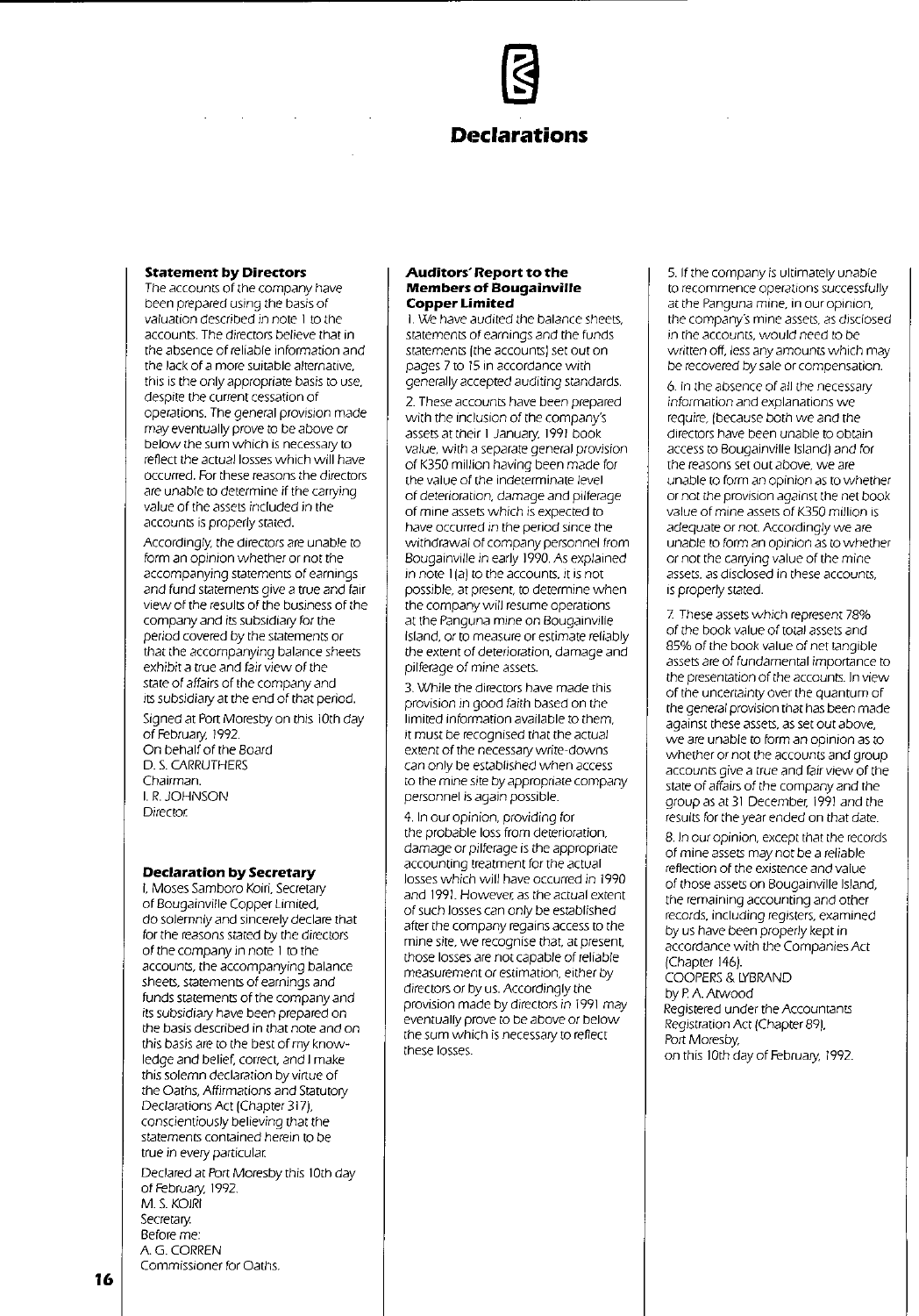## **Corporate Information**

#### **Twenty largest shareholders**

The twenty largest shareholders as at 10 February, 1992 and the number of shares held by each were:

| Name and                        |             | % of   |
|---------------------------------|-------------|--------|
| Registered                      |             | issued |
| Address                         | Shares      | shares |
| 1 CRA Limited                   |             |        |
| Melbourne Vic 210 788 514 52.56 |             |        |
| 2 The Independent State of      |             |        |
| Papua New Guinea 76 430 809     |             | 19.06  |
| 3 Indosuez Nominees Pty Ltd     |             |        |
| Melbourne Vic                   | 21 572 140  | 5.38   |
| 4 Citicorp Nominees             |             |        |
| Pty Limited                     |             |        |
| Melbourne Vic 21 406 987        |             | 5.34   |
| 5 ANZ Nominees Limited          |             |        |
| Melbourne Vic                   | 14 170 373  | 3.53   |
| 6 National Nominees             |             |        |
| Limited                         |             |        |
| Melbourne Vic                   | 6 295 252   | 1.57   |
|                                 |             |        |
| 7 Pendal Nominees               |             |        |
| Pty Limited Australia           | 5 148 836   |        |
| Square NSW                      |             | 1.28   |
| 8 CRA Base Metals               |             |        |
| Pty Limited                     |             |        |
| Meibourne Vic                   | 4099452     | 1.02   |
| 9 Bank of New South             |             |        |
| Wales Nominees Pty              |             |        |
| Limited Sydney NSW 4 027 800    |             | 1.00   |
| 10 Bougainville Copper          |             |        |
| Foundation                      |             |        |
| Port Moresby PNG                | 3600000     | 0.90   |
| 11 Public Officers              |             |        |
| Superannuation Board            |             |        |
| Boroko PNG                      | 2561500     | 0.64   |
| 12 ISMG Nominees Pty Ltd        |             |        |
| Melbourne Vic                   | 2 120 064   | 0.53   |
| 13 MLC Life Limited             |             |        |
| North Sydney NSW                | 2 050 500   | 0.51   |
| 14 Chase Manhattan              |             |        |
| Nominees Limited                |             |        |
| Sydney NSW                      | 1992300     | 0.50   |
| 15 City of Bradford             |             |        |
| Metropolitan Council            |             |        |
| Bradford UK                     | 836.000     | 0.21   |
| 16 Barclays Australia Custodian |             |        |
| Services Limited                |             |        |
| Sydney NSW                      | 555 790     | 0.14   |
| 17 Mr Lawrence Neville          |             |        |
| Lancelot Platt                  |             |        |
| Kingsgrove NSW 550 000          |             | 0.14   |
| 18 State Superannuation Board   |             |        |
| of Victoria                     |             |        |
| Sydney NSW                      | 511900      | 0.13   |
| 19 Westpac Custodian Nominees   |             |        |
| Limited                         |             |        |
| Sydney NSW                      | 444 033     | 0.11   |
| 20 ISIT Nominees Pty Ltd        |             |        |
| Melbourne Vic                   | 330 000     | 0.08   |
|                                 | 379 492 250 | 94.63  |
|                                 |             |        |

#### **Distribution of shares**

As at 10 February, 1992: The issued shares of the company were 401062500 fully paid one kina shares, each carrying one voting right. The number of shareholders was 19982. The distribution of holdings of the issued shares was: %

| $1 - 1000$ shares      | 16 403 | 82.09  |
|------------------------|--------|--------|
| 1001-5000 shares       | 3.002  | 15.02  |
| 5 001-10 000 shares    | 339    | 1.70   |
| 10 001 shares and over | 238    | 119    |
| Total shareholders     | 19982  | 100.00 |

There were 13713 holdings of shares 168.63%) numbering less than 500 shares which do not form a marketable parcel.

94.63% of the total Issued shares were held by or on behalf of the 20 largest shareholders.

The substantial shareholders were: CRA Limited and its wholly-owned subsidiary CRA Base Metals Pty Limited -- 214 887 966 shares (53.58%), The RTZ Corporation PLC has an interest In the same shares through its whollyowned subsidiaries' (Tinto Holdings Australia Pty. Limited, Melbourne, Vic., R.TZ. Australian Holdings Limited, RTZ Pacific Holdings Limited and RTZ International Holdings Limited, all of London, UK) interests in CRA Limited and CRA Base Metals Pty. limited; The Independent State of Papua New Guinea - 76 430 809 shares (19.06%).

#### Directors' interests

Directors' interests In the share capital of the company and its related companies as at 10 February, 1992 were: D. S. Carruthers 828 CRA Shares R. J. Cornelius 50000 CRA IAI options I 000 CRA IBI options 2 088 CRA shares 194 Comalco shares 22 500 CRA (A) options J. J. Craig 1 800 CRA (B) options 22 500 CRA (A) options 1 000 CRA (B) options P. G. F. Henderson, A.C. No interests I. R. Johnson 30 000 CRA (A) options R. B. Moaina M. R. Rayner M. P. Togolo D. C. Vernon Abbreviations 1 800 CRA (B) options No interests 525 CRA shares 65 Comalco shares 50000 CRA IAI options 1 800 CRA (B) options 360 BCl shares No interests BCL — Bougainville Copper Limited.<br>CRA — CRA Limited CRA (AJ - Options to acqUIre CRA shares allocated pursuant to the Senior Executive Share Plan 1987 and 1990 CRA (B) - Options to acquire CRA shares allocated

#### pursuant to the CRAGroup Employee Participation Schemes 1987 and 1990 Comalco - Comalco limited

#### **Bougainville Copper Limited**

(Incorporated in Papua New Guinea) **Registered Office:** 

1st Floor,

Mogoru Motu Building, Champion Parade, Port Moresby, Papua New Guinea. Telephone 212044 Telex NE22129 Facsimile 213634

#### **Principal Registered Office in Australia:**

Bougainville Copper Limited Australian Registered Body Number 007497869 level 31, 55 Collins Street, Melbourne, Vic. 3000. Telephone [0316583333 Telex AA30108 Facsimile 10316583707

#### **Share Registers:**

c/o KPMG Peat Marwick, 161 Collins Street, Melbourne, Vic. 3000. Telephone (03) 288 5555.

Postal Address: G.PO. Box 2975EE Melbourne, Vic. 3001.

A.C.T.: c/o KPMG Peat Marwick, 80 Northbourne Avenue, Canberra City 2601, A.C.T.

P.N.G.: P.O. Box 1274, Port Moresby, Papua New Guinea.

#### **Stock Exchange:**

Listed with the Australian Stock Exchange Limited.

**Auditors:**  Coopers & Lybrand.

#### **Bankers:**

Commonwealth Bank of Australia. Papua New Guinea Banking Corporation.

#### **Solicitors:**

Arthur Robinson & Hedderwicks. Gadens Ridgeway.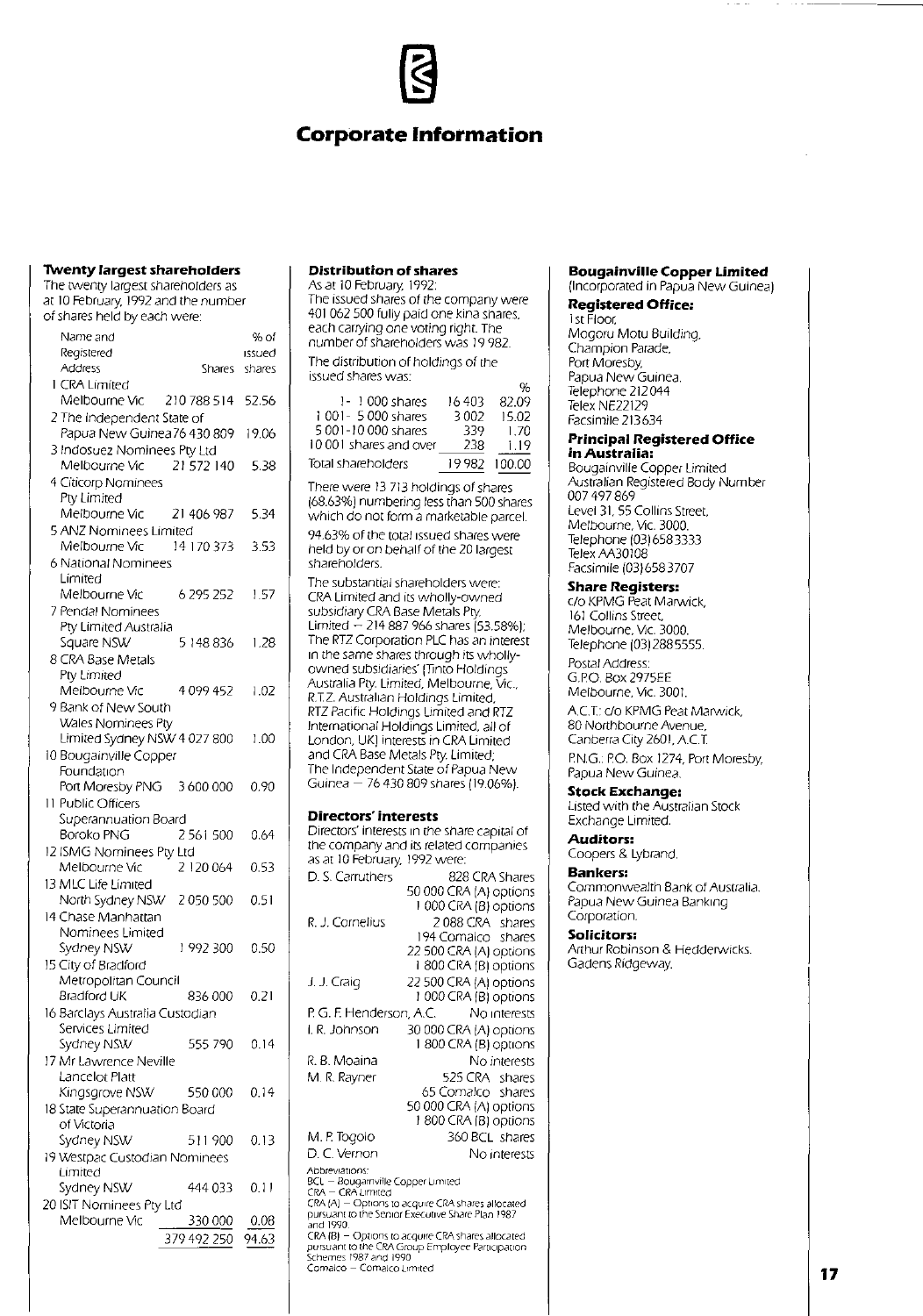# **Statistical Summary**

 $\mathcal{L}(\mathcal{A})$  ,  $\mathcal{L}(\mathcal{A})$  ,  $\mathcal{L}(\mathcal{A})$ 

 $\sim$   $\sim$ 

 $\tau$  .

. . . . .

 $\mathcal{L}$ 

|                                                                                        |                                                                                                                                                                | 1991                                                     | 1990                                          | 1989                     | 1988         | 1987         | 1986         | 1985                     |
|----------------------------------------------------------------------------------------|----------------------------------------------------------------------------------------------------------------------------------------------------------------|----------------------------------------------------------|-----------------------------------------------|--------------------------|--------------|--------------|--------------|--------------------------|
| <b>Financial</b>                                                                       |                                                                                                                                                                |                                                          |                                               |                          |              |              |              |                          |
| <b>Earnings (K million)</b>                                                            |                                                                                                                                                                |                                                          |                                               |                          |              |              |              |                          |
| Net sales revenue and other income*****                                                |                                                                                                                                                                | 3.3                                                      | 80.2                                          | 231.6                    | 493.4        | 415.4        | 342.7        | 317.6                    |
| Operating and other expenses****                                                       |                                                                                                                                                                | 316.6                                                    | 36.8                                          | 181.7                    | 244.8        | 227.5        | 223.7        | 221.5                    |
| Depreciation*****                                                                      |                                                                                                                                                                |                                                          | 51.5                                          | 47.3                     | 43.9         | 49.4         | 47.3         | 47.6                     |
| Earnings/(loss) before taxation and exchange gains                                     |                                                                                                                                                                | (313.3)                                                  | (8.1)                                         | 2.6                      | 204.7        | 138.5        | 71.7         | 48.5                     |
| Exchange gains/(losses)                                                                |                                                                                                                                                                | 0.1                                                      | (0.5)                                         | 2.5                      | (2.9)        | 5.7          | 2.3          | (1.4)                    |
| Earnings/(loss) before taxation                                                        |                                                                                                                                                                | (313.2)                                                  | (8.6)                                         | 5.1                      | 201.8        | 144.2        | 74.0         | 47.1                     |
| Taxation                                                                               |                                                                                                                                                                | -                                                        | 6.0                                           | 25.7                     | 93.2         | 50.6         | 28.7         | 19.0                     |
| Net earnings/(loss)                                                                    |                                                                                                                                                                | (313.2)                                                  | (14.6)                                        | (20.6)                   | 108.6        | 93.6         | 45.3         | 28.1                     |
| <b>Dividends</b>                                                                       |                                                                                                                                                                |                                                          | $\overline{\phantom{0}}$                      | $\overline{\phantom{0}}$ | 108.3        | 92.2         | 44.1         | 28.1                     |
| Earnings retained                                                                      |                                                                                                                                                                | ${313.2}$                                                | (14.6)                                        | (20.6)                   | 0.3          | (1.8)        | 1.2          | $\overline{\phantom{0}}$ |
| <b>Balance sheet (K million)</b><br>Property, plant and equipment                      |                                                                                                                                                                | 201.5                                                    | 545.9                                         | 595.8                    | 570.0        | 527.8        | 550.1        | 558.5                    |
| Investments and loans                                                                  |                                                                                                                                                                | -                                                        | $\qquad \qquad -$                             | $\overline{\phantom{0}}$ | 2.2          | 0.7          | 0.7          | 0.2                      |
| Current assets                                                                         |                                                                                                                                                                | 56.5                                                     | 64.7                                          | 59.5                     | 250.1        | 260.3        | 190.1        | 1604                     |
| Total assets                                                                           |                                                                                                                                                                | 258.0                                                    | 610.6                                         | 655.3                    | 822.3        | 788.8        | 740.9        | 719.1                    |
| Shareholders' funds                                                                    |                                                                                                                                                                | 237.9                                                    | 551.1                                         | 565.6                    | 586.2        | 586.0        | 587.7        | 586.5                    |
| Exchange fluctuation                                                                   |                                                                                                                                                                | $\qquad \qquad \blacksquare$                             | $\overline{\phantom{a}}$                      | $\overline{\phantom{0}}$ | 0.2          | 0.3          | (3.2)        | (5.9)                    |
| Long-term liabilities                                                                  |                                                                                                                                                                | 6.8                                                      | 47.7                                          | 46.9                     | 23.7         | 24.8         | 48.1         | 52.4                     |
| Current liabilities                                                                    |                                                                                                                                                                | 13.3                                                     | 11.8                                          | 42.8                     | 212.2        | 177.7        | 108.3        | 86.1                     |
| Funds employed                                                                         |                                                                                                                                                                | 258.0                                                    | 610.6                                         | 655.3                    | 822.3        | 788.8        | 740.9        | 719.1                    |
| <b>Production/Sales</b>                                                                |                                                                                                                                                                |                                                          |                                               |                          |              |              |              |                          |
| Mined                                                                                  |                                                                                                                                                                |                                                          |                                               |                          |              |              |              |                          |
| Ore and waste removed                                                                  | (millions of tonnes)                                                                                                                                           | $\overline{\phantom{m}}$                                 | $\overline{\phantom{m}}$                      | 33.27                    | 89.78        | 83.53        | 7916         | 73.62                    |
| Ore milled                                                                             | (millions of tonnes)                                                                                                                                           | $\qquad \qquad \blacksquare$                             | $\overline{\phantom{0}}$                      | 18.52                    | 47.69        | 48.20        | 47.89        | 50.07                    |
| Ore grade                                                                              |                                                                                                                                                                |                                                          |                                               |                          |              |              |              |                          |
| Copper<br>Gold                                                                         | (per cent)                                                                                                                                                     | $\qquad \qquad \blacksquare$<br>$\overline{\phantom{0}}$ | $\overline{\phantom{m}}$<br>$\qquad \qquad -$ | 0.44<br>0.50             | 0.41<br>0.41 | 0.41<br>0.43 | 0.42<br>0.48 | 0.42<br>0.42             |
| Produced                                                                               | (grams/tonne)                                                                                                                                                  |                                                          |                                               |                          |              |              |              |                          |
| Concentrate                                                                            | (thousands of dry tonnes)                                                                                                                                      | -                                                        | $\qquad \qquad -$                             | 224.6                    | 552.0        | 585.5        | 586.6        | 581.8                    |
| Contained copper                                                                       | (thousands of dry tonnes)                                                                                                                                      |                                                          | $\overline{\phantom{0}}$                      | 68.7                     | 166.0        | 178.2        | 178.6        | 175.0                    |
| Concentrate grade                                                                      |                                                                                                                                                                |                                                          |                                               |                          |              |              |              |                          |
| Copper                                                                                 | (per cent)                                                                                                                                                     |                                                          | -                                             | 30.1                     | 30.1         | 30.4         | 30.5         | 30.1                     |
| Gold                                                                                   | (grams/tonne)                                                                                                                                                  | -                                                        | $\overline{ }$                                | 31.0                     | 25.1         | 25.8         | 27.9         | 24.7                     |
| Silver                                                                                 | (grams/tonne)                                                                                                                                                  | $\overline{\phantom{0}}$                                 | $\overline{\phantom{0}}$                      | 91.2                     | 87.7         | 86.4         | 85.9         | 79.3                     |
| <b>Shipped</b>                                                                         |                                                                                                                                                                |                                                          |                                               |                          |              |              |              |                          |
| Total concentrate<br>Destination:                                                      | (thousands of dry tonnes)                                                                                                                                      |                                                          | $\overline{\phantom{m}}$                      | 250.8                    | 570.8        | 567.6        | 589.4        | 560.0                    |
| Japan                                                                                  | (per cent)                                                                                                                                                     | $\overline{\phantom{0}}$                                 |                                               | 40.2                     | 45.4         | 32.6         | 43.2         | 44.1                     |
| Other Asian                                                                            | (per cent)                                                                                                                                                     |                                                          | $\overline{\phantom{a}}$                      | 34.3                     | 23.4         | 33.5         | 15.4         | 15.7                     |
| Europe                                                                                 | (per cent)                                                                                                                                                     | $\qquad \qquad$                                          | $\qquad \qquad -$                             | 25.5                     | 27.7         | 33.9         | 41.4         | 40.2                     |
| All Other                                                                              | (per cent)                                                                                                                                                     | $\overline{\phantom{0}}$                                 | $\overline{\phantom{0}}$                      | 0.0                      | 3.5          | 0.0          | 0.0          | 0.0                      |
| <b>Values</b>                                                                          |                                                                                                                                                                |                                                          |                                               |                          |              |              |              |                          |
| Gross concentrate sales value (before treatment<br>and refining charges, freight, etc. | (K million)                                                                                                                                                    |                                                          | 0.3                                           | 260.0                    | 561.0        | 489.4        | 417.9        | 381.3                    |
| Contribution by:                                                                       |                                                                                                                                                                |                                                          |                                               |                          |              |              |              |                          |
| Copper                                                                                 | (per cent)                                                                                                                                                     |                                                          | 61                                            | 68                       | 68           | 60           | 54           | 61                       |
| Gold                                                                                   | (per cent)                                                                                                                                                     |                                                          | 38                                            | 31                       | 30           | 38           | 44           | 37                       |
| <b>Other</b>                                                                           |                                                                                                                                                                |                                                          |                                               |                          |              |              |              |                          |
| USS/Kina exchange rate                                                                 |                                                                                                                                                                | 1.05                                                     | 1.05                                          | 1.17                     | 1.16         | 1.10         | 1.03         | 1.00                     |
| Average metal prices                                                                   |                                                                                                                                                                |                                                          |                                               |                          |              |              |              |                          |
| LME copper                                                                             | (USc/Ib)                                                                                                                                                       | 106.0                                                    | 119.8                                         | 129.0                    | 117.9        | 81.0         | 62.3         | 64.3                     |
| London gold market                                                                     | (US\$/oz)                                                                                                                                                      | 362.2                                                    | 382.8                                         | 381.0                    | 436.8        | 446.7        | 367.9        | 317.3                    |
| Return on shareholders' funds                                                          | (per cent)                                                                                                                                                     | $\qquad \qquad \blacksquare$                             | $\overline{\phantom{0}}$                      | $\qquad \qquad -$        | 18.5         | 16.0         | 7.7          | 4.8                      |
| Earnings per share***                                                                  | (toea)                                                                                                                                                         | -                                                        | $\overline{\phantom{0}}$                      | -                        | 27.1         | 23.3         | 11.3         | 7.0                      |
| Dividends per fully paid share***<br>(par value K1.00)                                 | (toea)                                                                                                                                                         |                                                          |                                               |                          | 27.0         | 23.0         | 11.0         | 7.0                      |
| Number of shares issued at end of year                                                 | (millions)                                                                                                                                                     | 401                                                      | 401                                           | 401                      | 40!          | 401          | 401          | 401                      |
| Number of shareholders at end of year                                                  |                                                                                                                                                                | 19982                                                    | 20532                                         | 21 287                   | 21 966       | 22 650       | 24 680       | 27 117                   |
| Debt/equity ratio                                                                      |                                                                                                                                                                | —                                                        | $\overline{\phantom{0}}$                      | -                        | .002/1       | .004/1       | 0.05/1       | 0.06/1                   |
| Work force at end of year                                                              |                                                                                                                                                                |                                                          |                                               |                          |              |              |              |                          |
| Overseas                                                                               |                                                                                                                                                                | 6                                                        | 13                                            | 330                      | 610          | 699          | 706          | 704                      |
| National<br>Notes:                                                                     | Bonus dividends of 4.0 and 6.7 roea perfully paid share were made in 1979 and 1980 respectively and have been included in the dividend froures for those vears | 6                                                        | 10                                            | 1987                     | 2950         | 3025         | 2993         | 2948                     |

Sonus dividends of 4.0 and 6.7 toea per fully paid share were made in 1979 and 1980 respectively and have been included in the dividend figures for those years<br>- ^ Full year figures, but commercial production commenced 1

**18** 

 $\mathcal{L}_{\mathcal{A}}$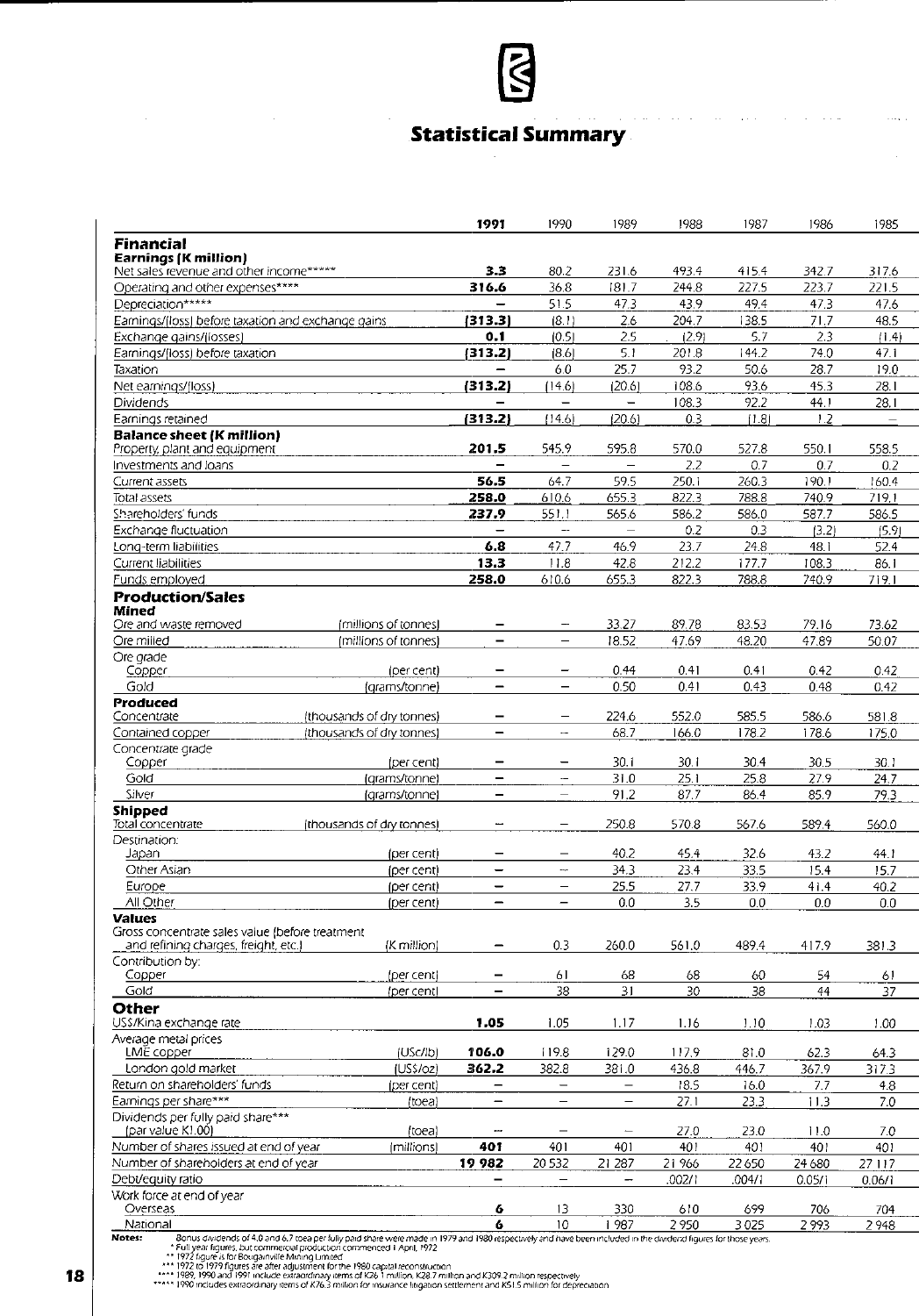| 1984          | 1983            | 1982          | 1981          | 1980          | 1979          | 1978          | 1977          | 1976          | 1975          | 1974          | 1973          | 1972*             |
|---------------|-----------------|---------------|---------------|---------------|---------------|---------------|---------------|---------------|---------------|---------------|---------------|-------------------|
|               |                 |               |               |               |               |               |               |               |               |               |               |                   |
|               |                 |               |               |               |               |               |               |               |               |               |               |                   |
| 310.9         | 392.9           | 283.2         | 296.4         | 338.7         | 343.1         | 225.1         | 205.3         | 208.9         | 193.1         | 292.6         | 252.4         | 95.9              |
| 234.8         | 228.1           | 207.2         | 210.8         | 174.8         | 144.1         | 125.0         | 126.8         | 117.5         | 107.2         | 92.5          | 81.8          | 53.3              |
| 46.5          | 47.0            | 44.2          | 43.3          | 43.8          | 40.7          | 40.4          | 36.2          | 31.1          | 29.6          | 28.5          | 24.8          | 14.5              |
| 29.6<br>(2.8) | 117.8           | 31.8          | 42.3<br>1.1   | 120.1         | 158.3<br>3.5  | 59.7          | 42.3          | 60.3<br>1.3   | 56.3<br>2.3   | 171.6<br>9.5  | 145.8<br>12.9 | 28.1              |
| 26.8          | (16.3)<br>101.5 | (3.3)<br>28.5 | 43.4          | 2.6<br>122.7  | 161.8         | 10.3<br>70.0  | (0.1)<br>42.2 | 61.6          | 58.6          | 181.1         | 158.7         | (0.4)             |
| 15.2          | 46.9            | 17.3          | 20.6          | 51.2          | 77.9          | 22.0          | 13.7          | 20.3          | 12.4          | 66.5          | 0.3           | 27.7<br>$\equiv$  |
| 11.6          | 54.6            | 11.2          | 22.8          | 71.5          | 83.9          | 48.0          | 28.5          | 41.3          | 46.2          | 114.6         | 158.4         | 27.7              |
| 16.0          | 52.1            | 10.0          | 20.1          | 80.2          | 106.9         | 40.1          | 21.4          | 26.7          | 26.7          | 73.5          | 814           | 11.0              |
| (4.4)         | 2.5             | 1.2           | 2.7           | (8.7)         | (23.0)        | 7.9           | 7.1           | 14.6          | 19.5          | 41.1          | 77.0          | 16.7              |
|               |                 |               |               |               |               |               |               |               |               |               |               |                   |
| 576.2         | 594.9           | 622.8         | 611.2         | 610.8         | 325.4         | 340.1         | 352.2         | 350.4         | 346.0         | 352.2         | 371.7         | 378.7             |
| 0.2           | 0.3             | 0.1           | 0.1           | 0.1           | 0.1           | 0.1           | 0.1           | 0.1           | 0.1           | 0.1           | 0.1           | $\qquad \qquad -$ |
| 152.9         | 185.3           | 155.9         | 148.7         | 148.4         | 201.0         | 125.8         | 137.1         | 136.0         | 129.5         | 205.6         | 130.4         | 73.9              |
| 729.3         | 780.5           | 778.8         | 760.0         | 759.3         | 526.5         | 466.0         | 489.4         | 486.5         | 475.6         | 557.9         | 502.2         | 452.6             |
| 586.5         | 590.9           | 588.4         | 587.2         | 584.5         | 294.5         | 317.5         | 309.7         | 302.5         | 287.9         | 268.4         | 227.4         | 146.7             |
| (5.3)         | (4.7)           | 1.5           | 1.5           | 5.1           | 5.4           | 9.0           | 14.6          | 9.0           | 11.5          | 19.1          | 39.5          | 24.2              |
| 52.5          | 51.6            | 125.6         | 80.1          | 25.7          | 36.2          | 42.1          | 53.3          | 101.7         | 106.8         | 121.1         | 127.5         | 204.0             |
| 95.6          | 142.7           | 70.2          | 91.2          | 144.0         | 190.4         | 97.4          | 111.8         | 73.3          | 69.4          | 149.3         | 107.8         | 77.7              |
| 729.3         | 780.5           | 778.8         | 760.0         | 759.3         | 526.5         | 466.0         | 489.4         | 486.5         | 475.6         | 557.9         | 502.2         | 452.6             |
|               |                 |               |               |               |               |               |               |               |               |               |               |                   |
|               |                 |               |               |               |               |               |               |               |               |               |               |                   |
| 74.4          | 81.00           | 76.22         | 77.56         | 79.76         | 75.97         | 79.05         | 70,79         | 58.54         | 56.40         | 56.00         | 56.65         | 46.75             |
| 46.52         | 47.73           | 41.74         | 37.53         | 37.62         | 36.17         | 38.12         | 34.11         | 31.21         | 31.08         | 30.14         | 29.14         | 21.89             |
|               |                 |               |               |               |               |               |               |               |               |               |               |                   |
| 0.42          | 0.46<br>0.55    | 0.47          | 0.51          | 0.46          | 0.55          | 0.60          | 0.61          | 0.64          | 0.64          | 0.70          | 0.73          | 0.76              |
| 0.48          |                 | 0.60          | 0.59          | 0.50          | 0.75          | 0.82          | 0.90          | 0.87          | 0.80          | 1.02          | 1.03          | 0.77              |
| 542.3         | 636.9           | 598.6         | 576.4         | 510.4         | 584.7         | 658.6         | 615.6         | 596.8         | 596.0         | 640.8         | 650.2         | 438.1             |
| 164.4         | 183.2           | 170.0         | 165.4         | 146.8         | 170.8         | 198.6         | 182.3         | 176.5         | 172.5         | 184.1         | 182.9         | 124.0             |
|               |                 |               |               |               |               |               |               |               |               |               |               |                   |
| 30.3          | 28.8            | 28.4          | 28.7          | 28.8          | <u>29.2</u>   | 30.2          | 29.6          | 29.6          | 28.9          | 28.7          | 28.1          | 28.3              |
| 28.9          | 28.3            | 29.3          | 29.2          | 27.5          | 33.7          | 35.5          | 36.3          | 33.9          | 30.5          | 32.0          | 31.6          | 27.3              |
| 81.9          | 744             | 72.1          | 73.5          | 72.2          | 76.3          | 79.8          | 77.0          | 76.1          | 71.0          | 72.3          | 69.0          | 69.3              |
|               |                 |               |               |               |               |               |               |               |               |               |               |                   |
| 550.8         | 636.1           | 599.6         | 596.2         | 494.4         | 586.5         | 640.9         | 614.8         | 605.8         | 587.0         | 665.8         | 625.2         | 434.4             |
|               |                 |               |               |               |               |               |               |               |               |               |               |                   |
| 51.9          | 47.0            | 46.6          | 49.8          | 54.5          | 56.0          | 51.0          | 54.8          | 42.3          | 42.7          | 51.5          | 54.8          | 48.1              |
| 12.3          | 11.0            | 6.6           | 3.3           | 4.1           | 3.7           | 3.2           | 1.6           | 1.7           | 1.7           | 0.0           | 0.0           | 0.0               |
| 35.8          | 42.0            | 45.1          | 45.4          | 41.4          | 40.3          | 42.0          | 39.9          | 46.5          | 53.8          | 41.9          | 37.8          | 49.4              |
| $0.0\,$       | 0.0             | 1.7           | 1.5           | $0.0\,$       | $0.0\,$       | 3.8           | 3.7           | 9.5           | 1.8           | 6.6           | 7.4           | 2.5               |
|               |                 |               |               |               |               |               |               |               |               |               |               |                   |
| 373.4         | 454.6           | 343.6         | 355.2         | 386.3         | 407.0         | 294.5         | 266.3         | 260.3         | 219.4         | 307.4         | 270.8         | 118.8             |
|               |                 |               |               |               |               |               |               |               |               |               |               |                   |
| 53            | 52              | 51            | 54            | 51            | 60            | 64            | 66            | 74            | 69            | 74            | 83            | 83                |
| 45            | 46              | 47            | 44            | 46            | 37            | 34            | 32            | 24            | <u>29</u>     | 25            | 16            | 16                |
|               |                 |               |               |               |               |               |               |               |               |               |               |                   |
| 1.11          | 1.19            | 1.35          | 1.48          | 1.50          | 1.41          | 1.42          | 1.27          | 1.26          | 1.31          | 1.43          | 1.42          | 1.19              |
|               |                 |               |               |               |               |               |               |               |               |               |               |                   |
| 62.4<br>360.8 | 71.9<br>423.5   | 67.1<br>375.6 | 79.0<br>459.9 | 99.2<br>614.7 | 89.8<br>304.7 | 61.9<br>193.5 | 59.3<br>147.8 | 63.6<br>124.8 | 55.9<br>160.9 | 93.3<br>158.7 | 80.9<br>97.3  | 48.6<br>58.2      |
|               |                 |               |               |               |               |               |               |               | 16.6          |               |               |                   |
| 2.0<br>2.9    | 9.3<br>13.6     | 1.9<br>2.8    | 3.9<br>5.7    | 16.3<br>17.8  | 27.4<br>20.9  | 15.3<br>12.0  | 9.3<br>7.1    | 14.0<br>10.3  | 11.5          | 46.2<br>28.6  | 84.1<br>39.5  | 18.9<br>6.9       |
|               |                 |               |               |               |               |               |               |               |               |               |               |                   |
| 4.0           | 13.0            | 2.5           | 5.0           | 20.0          | 26.7          | 10.0          | 5.3           | 6.7           | 6.7           | 18.3          | 20.0          | 2.7               |
| 401           | 401             | 401           | 401           | 401           | 267           | 267           | 267           | 267           | 267           | 267           | 267           | 260**             |
| 30435         | 32834           | 36 486        | 38027         | 38 3 26       | 38 750        | 40 935        | 43820         | 50 082        | 54 129        | 55 558        | 45 3 53       | 46 726            |
| $-0.09/1$     | 0.10/1          | 0.201         | 0.17/1        | 0.05/1        | 0.15/1        | 0.19/1        | 0.37/1        | 0.40/1        | 0.44/1        | 0.52/1        | 0.72/1        | 0.62/1            |
|               |                 |               |               |               |               |               |               |               |               |               |               |                   |
| 749           | 751             | 756           | 801           | 877           | 851           | 855           | 853           | 858           | 942           | 980           | 929           | 971               |
| 2987          | 3058            | 3174          | 3377          | 3416          | 3314          | 3 2 4 3       | 3063          | 2989          | 3094          | 3 2 4 2       | 2915          | 2594              |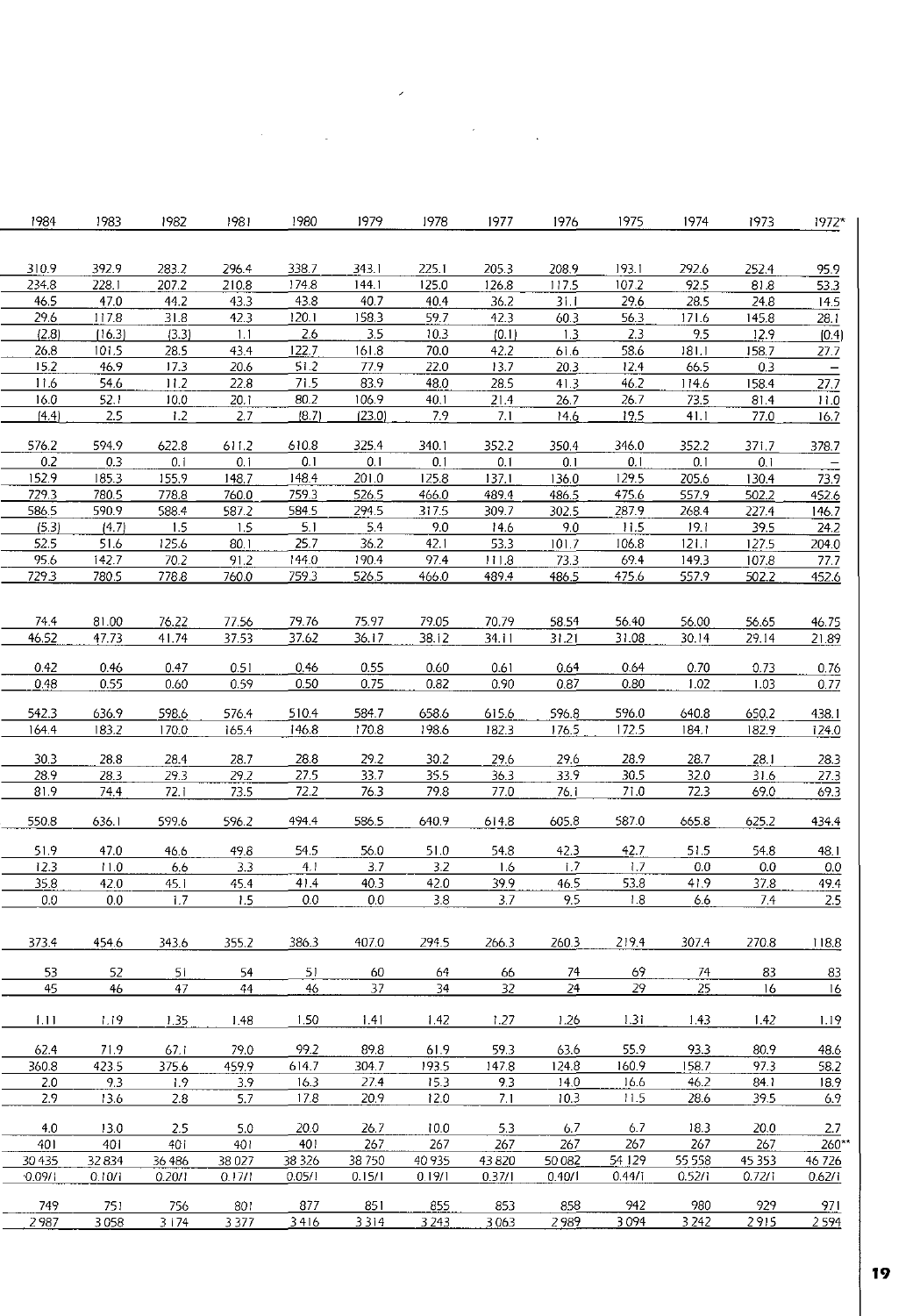# **Distribution of the Benefits**

|                                    |      | K million |           |  |
|------------------------------------|------|-----------|-----------|--|
|                                    | 1991 | 1990      | 1972-1991 |  |
| <b>PNG Government</b>              |      |           |           |  |
| Corporate income tax*              |      | 5.3       | 586.8     |  |
| Group tax (PAYE)                   | 0.1  | 1.7       | 122.1     |  |
| Customs duty                       |      |           | 104.1     |  |
| Miscellaneous                      |      |           | 10.1      |  |
| Dividends*                         |      |           | 165.9     |  |
| Dividend WHT*                      |      |           | 96.5      |  |
|                                    | 0.1  | 7.0       | 1085.5    |  |
| <b>NSP Government</b>              |      |           |           |  |
| Royalties (95% to NSPG)            |      |           | 61.4      |  |
| Non Renewable Resources Fund       |      |           | 1.8       |  |
| Other taxes                        |      |           | 12.0      |  |
|                                    |      |           | 75.2      |  |
| Landowners                         |      |           |           |  |
| Royalties (5% to Landowners)       |      |           | 3.2       |  |
| Compensation                       | 1.2  | 1.5       | 23.7      |  |
|                                    | 1.2  | 1.5       | 26.9      |  |
| <b>Non-Government Shareholders</b> |      |           |           |  |
| Dividends net of Dividend WHT*     |      |           | 576.7     |  |
| <b>Employees</b>                   |      |           |           |  |
| Wages (less PAYE)                  | 0.3  | 5.9       | 575.2     |  |
| Total                              | 1.6  | 14.4      | 2339.5    |  |

Not included in the above table are the benefits received by the providers of goods and services to BCL. A company survey in 1989 revealed that there were approximately 200 BougainviJIe based business enterprises dependent largely upon BCL's operation. These enterprises employed in excess of 4,000 people prior to the mine closure.

\*These amounts relate to the referable year (i.e. the year in which the amount became due) and hence the cash effect on the PNG economy has a delayed impact.